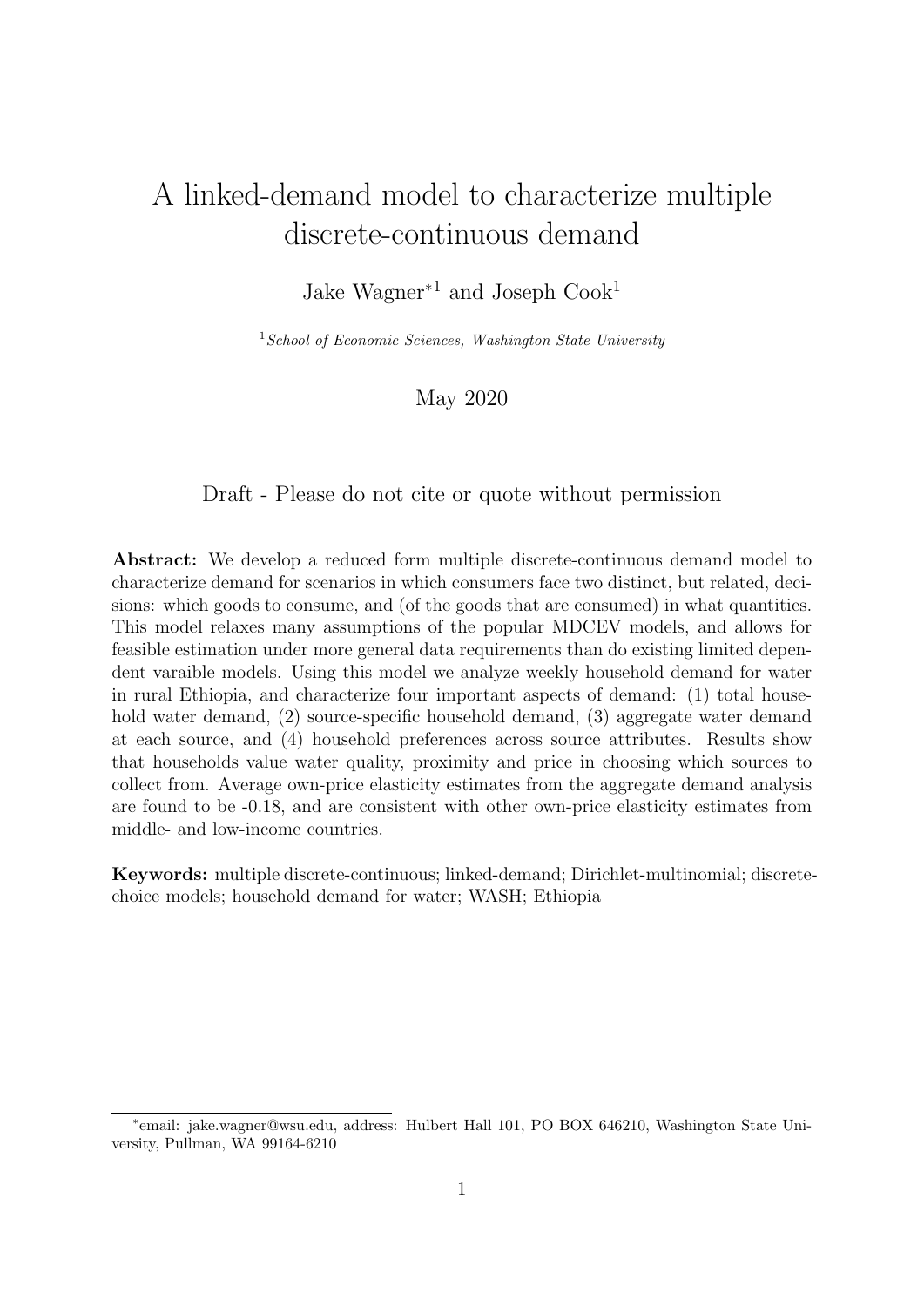### 1 Introduction

Consumer choices often consist of two distinct, but related, decisions: which goods to consume, and (of the goods that are consumed) in what quantities. Examples include which cars to own and frequency of use; and which streams to fish and the time spent fishing. Models used to characterize these decisions are known as multiple discretecontinuous models, and address three important features: (1) some consumers choose to consume multiple goods/brands within the same product category (imperfect substitution); (2) some consumers choose not to consume some of the goods within the given product category (resulting in corner solutions); and (3) the discrete "what to consume" and continuous "how much to consume" decisions may be interrelated (e.g. I may drive more frequently if I own a fuel efficient car, and I may buy a fuel efficient car because of an underlying preference for driving frequently).

Existing multiple discrete-continuous models take one of two forms: those derived from the consumer's utility maximization problem, and those with a reduced-form structure. Those derived from the consumer's utility maximization problem, propose a candidate utility function that consumers are assumed to maximize [\(Kim et al.](#page-17-0) [\(2002\)](#page-17-0); [von](#page-18-0) [Haefen and Phaneuf](#page-18-0) [\(2005\)](#page-18-0); [Bhat](#page-17-1) [\(2005\)](#page-17-1), see [Bhat and Pinjari](#page-17-2) [\(2014\)](#page-17-2) for review). From the candidate utility function, a utility-theoretic estimator is derived using the Kuhn-Tucker conditions of the utility maximization problem.

To facilitate estimation of these utility-theoretic models, researchers typically assume additive separability in preferences. Additive separability, however, implies that all goods are normal goods, and each good is a substitute for each other good. [Deaton](#page-17-3) [and Muellbauer](#page-17-3) [\(1980\)](#page-17-3) warned that such assumptions are unlikely to be upheld in real markets, and while recent innovation has led to more flexible modeling approaches and flexible substitution patterns [\(Vasquez Lavin and Hanemann,](#page-18-1) [2008;](#page-18-1) [Bhat et al.,](#page-17-4) [2015;](#page-17-4) [Bhat,](#page-17-5) [2018\)](#page-17-5), they still assume the absence of inferior goods in the market. This ability to model inferior goods is important in our empirical application of households in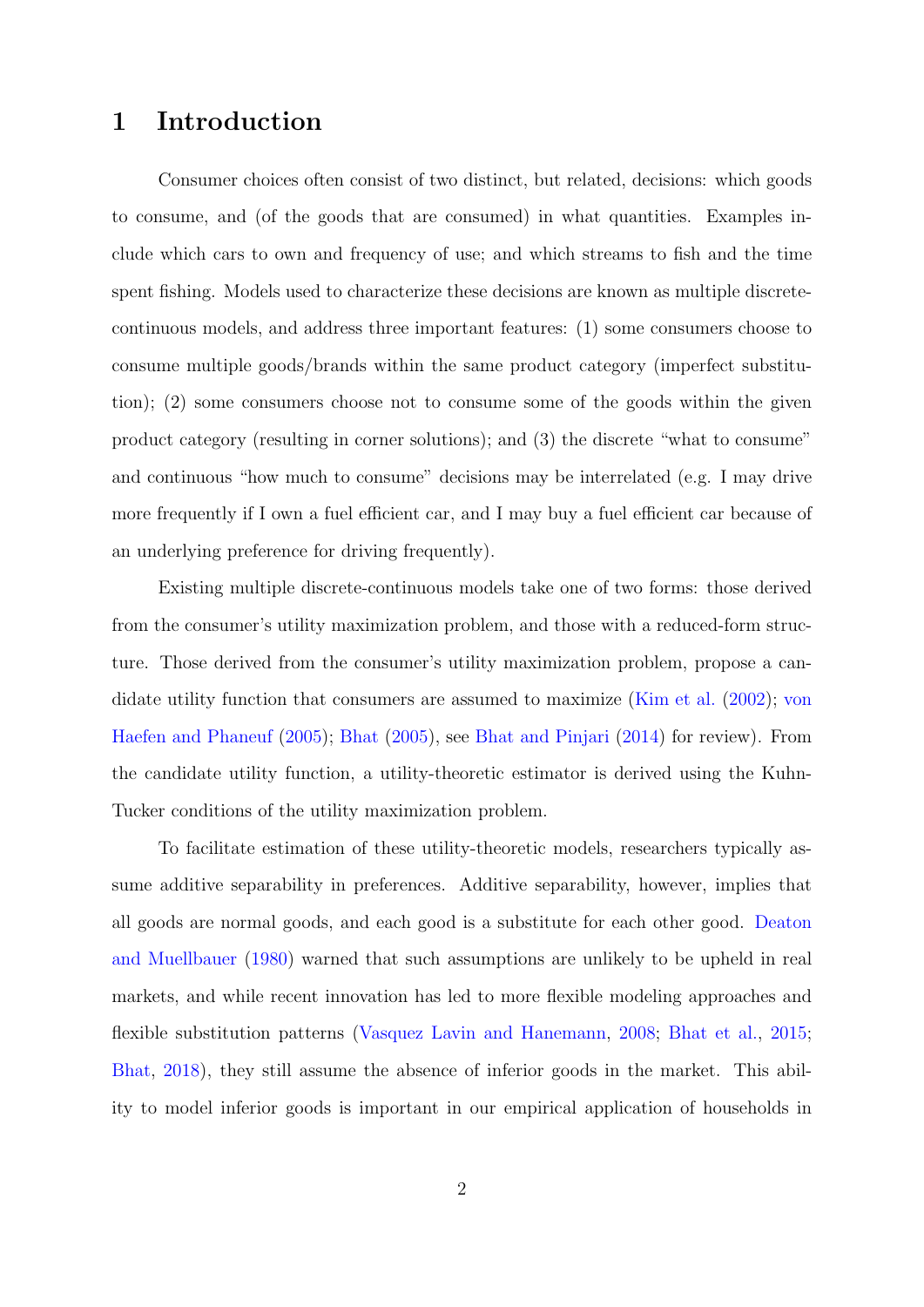rural Ethiopia choosing how much water to collect and from which sources, since wealthier households are less likely to collect water from polluted surface sources than safe, "improved" sources like boreholes.<sup>[1](#page-2-0)</sup>

To relax these constraints, we turn instead to the second class of models: reduced form multiple discrete-continuous models. These models forgo utility-theoretic consistency for gains in econometric flexibility, and are traditionally based on limited dependent variable models, usually multivariate extensions of [Tobin](#page-18-2) [\(1958\)](#page-18-2) (examples include: [Srinivasan and Bhat](#page-18-3) [\(2006\)](#page-18-3); [Fang](#page-17-6) [\(2008\)](#page-17-6); [Liu et al.](#page-17-7) [\(2017\)](#page-17-7)). They explicitly account for corner-solutions in the data generating process, but as we will see in the discussion that follows, feasible estimation of traditional reduced form models often requires an abundance of granular data not available in many settings. These limited dependent variable models also typically make the strong assumption that choice sets are identical.

Two alternatives developed in the recreation demand literature overcome the issues of feasibility and homogeneous choice sets: the repeated nested logit model [\(Morey et](#page-18-4) [al.,](#page-18-4) [1993\)](#page-18-4), and the linked-demand framework [\(Bockstael et al.,](#page-17-8) [1987\)](#page-17-8). Each of these models are grounded in McFadden's (1974) random utility theory, which explicitly allows for heterogeneous choice sets and reduces the number of parameters to be estimated [\(McFadden,](#page-18-5) [1974\)](#page-18-5). This reduction in unknown parameters stems directly from imposing that the marginal effects of changes in product attributes on consumers' indirect utility are constant across products, effectively reducing the number of parameters to be estimated. In other words, we no longer need to estimate cross-effects if we map demand to the random utility framework.

[Morey et al.](#page-18-4) [\(1993\)](#page-18-4) model a household's choice of fishing sites throughout a recreation season. For each of T choice occasions, households choose a single site among the set of available sites, to fish. The total number of choice occasions  $T$  is chosen exoge-

<span id="page-2-0"></span><sup>1</sup>[von Haefen and Phaneuf](#page-18-0) [\(2005\)](#page-18-0) say that within the recreation demand literature the corner solution model "implies that wealthier individuals will take more trips to more sites on average." Marginal analysis of the demand equations implied by the first order conditions of the utility maximization problem, however, shows that consumption of each good (for each individual) is increasing in income: this implies that wealthier individuals will take more trips to all sites, even low-quality "inferior" sites (a stricter implication).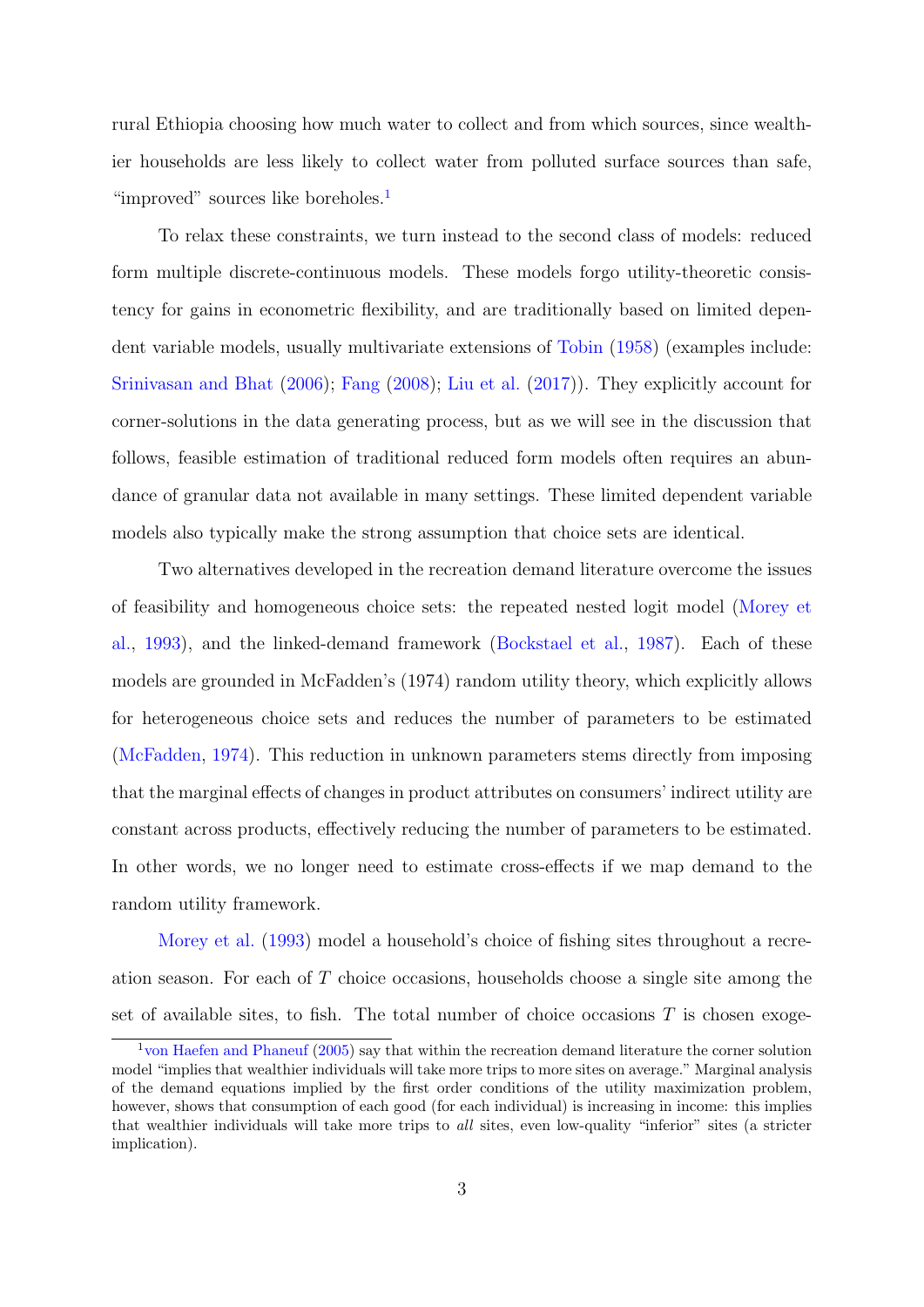nously and held constant across consumers: [Morey et al.](#page-18-4) [\(1993\)](#page-18-4) let  $T = 50$  to reflect the length of the fishing season. Our approach allows number of choice occasions to be chosen endogenously and vary across households.

The linked demand model of [Bockstael et al.](#page-17-8) [\(1987\)](#page-17-8) decomposes the discrete choice and continuous demand decisions into a two stage decision framework. In the first stage consumers make the macro decision of how much to consume in total. In the second stage consumers make the micro decision of how to allocate their total demand across available products. The first stage is estimated using a count data model, and the second stage is estimated using a multinomial logit model. By combining the first and second stages, one can estimate aggregate demand as the product of predicted total consumer demand from the first stage and predicted demand shares recovered from the second stage [\(Wagner et](#page-18-6) [al.,](#page-18-6) [2019\)](#page-18-6).

In this paper, we extend the linked demand model of [Bockstael et al.](#page-17-8) [\(1987\)](#page-17-8) and [Wagner et al.](#page-18-6) [\(2019\)](#page-18-6) with two contributions. Our main contribution lies in replacing the second-stage multinomial logit with the Dirichlet-multinomial model. The Dirichletmultinomial distribution is a mixture of the multivariate beta (Dirichlet) distribution and the multinomial distribution [\(Mosimann,](#page-18-7) [1962;](#page-18-7) Guimarães and Lindrooth, [2007\)](#page-17-9). The Dirichlet-multinomial model, derived from the grouped conditional logit framework and random utility theory (Guimarães and Lindrooth, [2007\)](#page-17-9), is used to characterize productspecific demand and estimate demand shares. The Dirichlet-multinomial relaxes the perfect substitution constraint (only one product can be chosen) imposed by the multinomial logit model, and in doing so explicitly accommodates multiple discrete-continuous settings (i.e. the purchase of multiple products and/or the purchase of more than one unit of the same product). For example, in the multiple discrete-continuous setting a consumer may have access to three goods  $(q_1, q_2, q_3)$ , and choose to consume 15, 10, and 0 units of each  $(q_1 = 15, q_2 = 10, q_3 = 0)$ . The multinomial logit model forces this data structure to be mapped onto one in which only one alternative is chosen (i.e.  $q_1 = 15$ ,  $q_2 = 10$ ,  $q_3 = 0$  maps to  $q_1 = 1$ ,  $q_2 = 0$ ,  $q_3 = 0$ ). This mapping discards important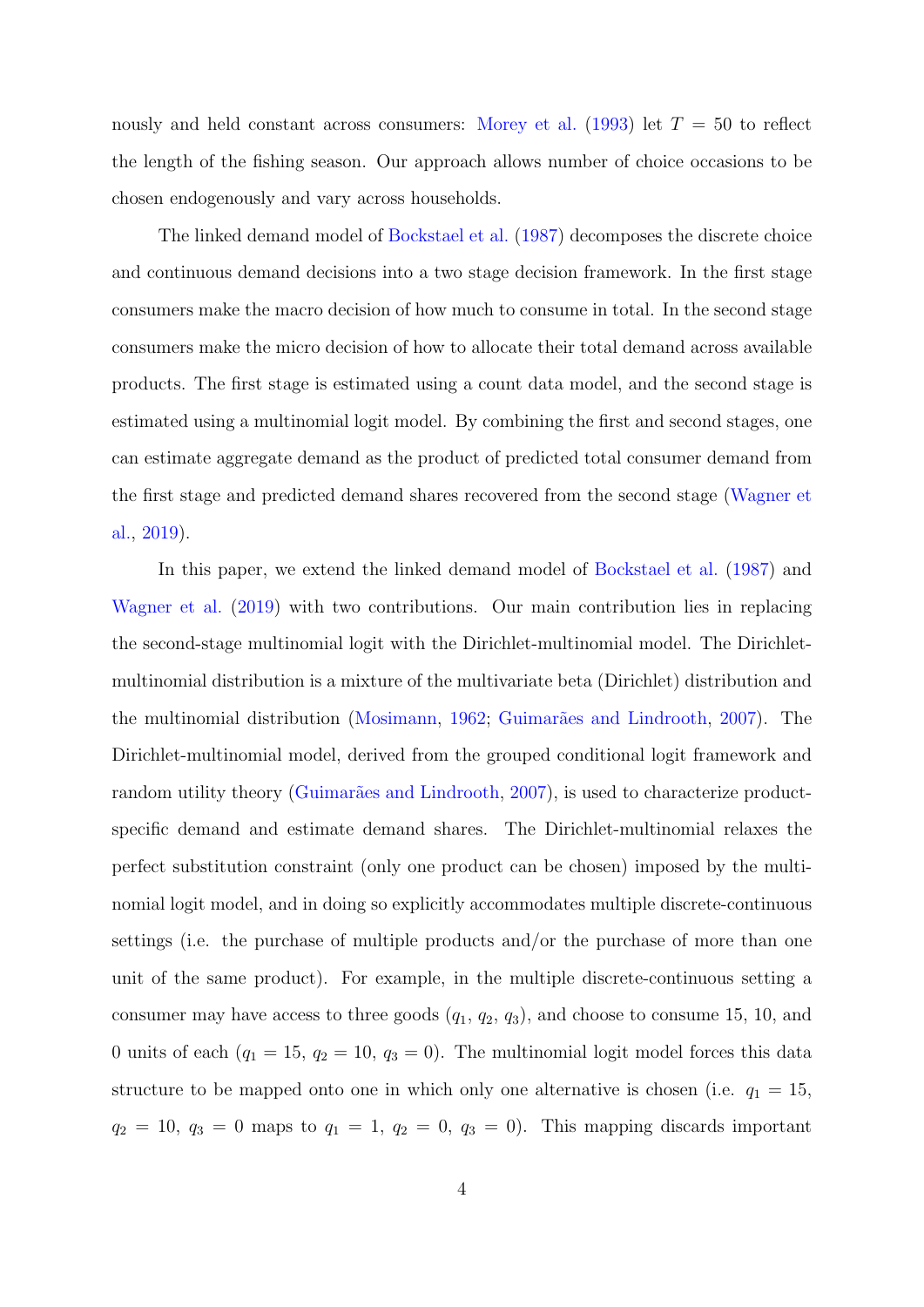information such as potential preference rankings  $(q_1 \succ q_2 \succ q_3)$ , which can be remedied by using the Dirchlet-multinomial.

The Dirichlet-multinomial model also proves useful in overcoming the ad hoc assumption that the probability estimates from a multinomial logit model can be interpreted as demand shares [\(Bockstael et al.,](#page-17-8) [1987\)](#page-17-8). Instead, demand shares are estimated directly from the Dirichlet-multinomial [\(Mosimann,](#page-18-7) [1962;](#page-18-7) Guimarães and Lindrooth, [2007;](#page-17-9) [Mul](#page-18-8)[lahy,](#page-18-8) [2015;](#page-18-8) [Murteira and Ramalho,](#page-18-9) [2016\)](#page-18-9). Demand shares, rather than total demand counts, are estimated to allow total demand and allocation shares to follow independent data generating processes (see Guimarães and Lindrooth  $(2007)$  p. 445). This paper is the first of our knowledge to extend/apply the Dirichlet-multinomial model to a multiple discrete-continuous demand setting with repeated choices.

The second contribution is an explicit derivation of how the first and second stages can be combined to estimate aggregate demand functions and derive elasticity estimates (an extension of [Wagner et al.](#page-18-6) [\(2019\)](#page-18-6)). In particular, we lay out an unbiased procedure for aggregate demand estimation that accounts for the covariance structure between the first and second stages, and offer a simple method for out of sample estimation.

Taken together, our model also offers several advantages over existing utility-theoretic and limited dependent variable multiple discrete-continuous models by relaxing constraints imposed by additive separability (namely, the presence of inferior goods), allowing for feasible estimation under more general data requirements, and explicitly accounting for heterogeneous choice sets. Using this model, we characterize four important aspects of demand: (1) total consumer demand within a given product group, (2) the allocation of total demand across specific products within the group, (3) product-specific aggregate demand, and (4) consumer preferences across product attributes.

The remainder of this paper is organized as follows. In Section [2](#page-5-0) we lay the groundwork of multiple discrete-continuous models through a discussion of multivariate limited dependent variables. Section [3](#page-7-0) describes the novel multiple discrete-continuous model. In Section [4](#page-11-0) we use the model to analyze weekly household demand for water in rural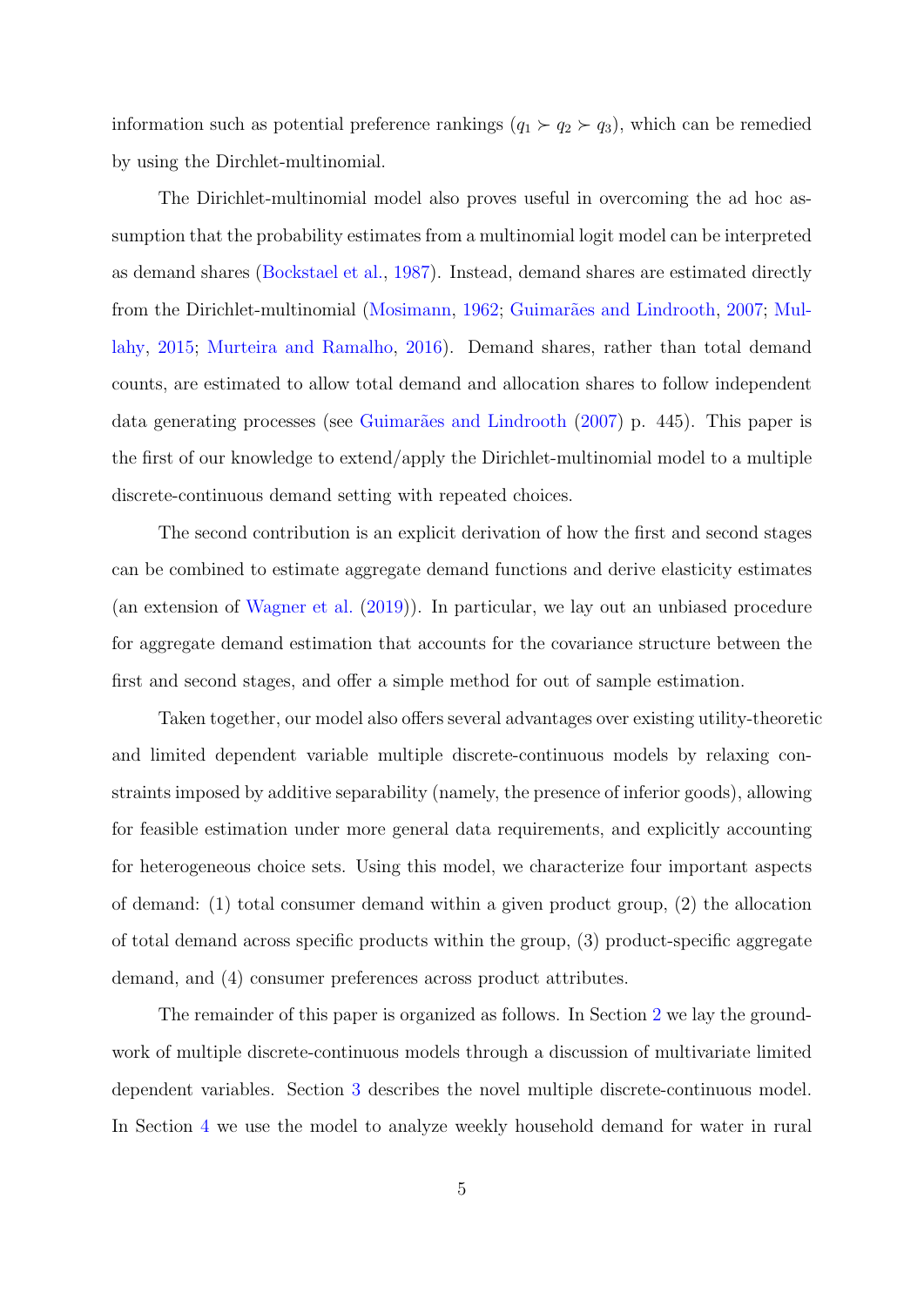Ethiopia. We evaluate: (1) total household water demand, (2) the allocation of total household water demand across available sources, (3) aggregate water demand at each source, and (4) household preferences across source attributes. Section [5](#page-15-0) concludes.

### <span id="page-5-0"></span>2 Background

Before describing the model, we briefly revisit limited dependent variable models to lay some groundwork of the multiple discrete-continuous setting and highlight some of the limitations of limited dependent variable models. Consider the following example. Let  $y_{ij}$  be the quantity demanded by consumer i for good j, where  $y_{ij}$  includes corner solutions  $(y_{ij} = 0)$ , and let  $X_{ij}$  be an  $M \times 1$  vector of good j's attributes. Attributes are allowed to vary across individuals, as the distance to a site varies in the recreation demand literature. Under the existing reduced form multiple discrete-continuous frameworks, we might consider estimating  $y_{ij}$  with a multivariate Tobit model. Then, the set of Tobit demand equations can be written as:

$$
y_{i1} = \sum_{j=1}^{J} X_{ij} \beta_{1j} + \epsilon_{i1}
$$
 (1)

$$
y_{i2} = \sum_{j=1}^{J} X_{ij} \beta_{2j} + \epsilon_{i2} \tag{2}
$$

$$
y_{iJ} = \sum_{j=1}^{J} X_{ij} \beta_{Jj} + \epsilon_{iJ}.
$$
 (3)

Equation  $(1)$  represents consumer is demand for good 1, and is a function of attributes of good 1, as well as the attributes of all other goods in the market (to account for crossprice elasticities for example). For now we set aside issues of correlation in errors and budget/adding up constraints, as these can be easily appended.

...

The formulation above, however, is incomplete, as it ignores an important component of discrete choice econometrics: choice sets. Choice sets define the set of products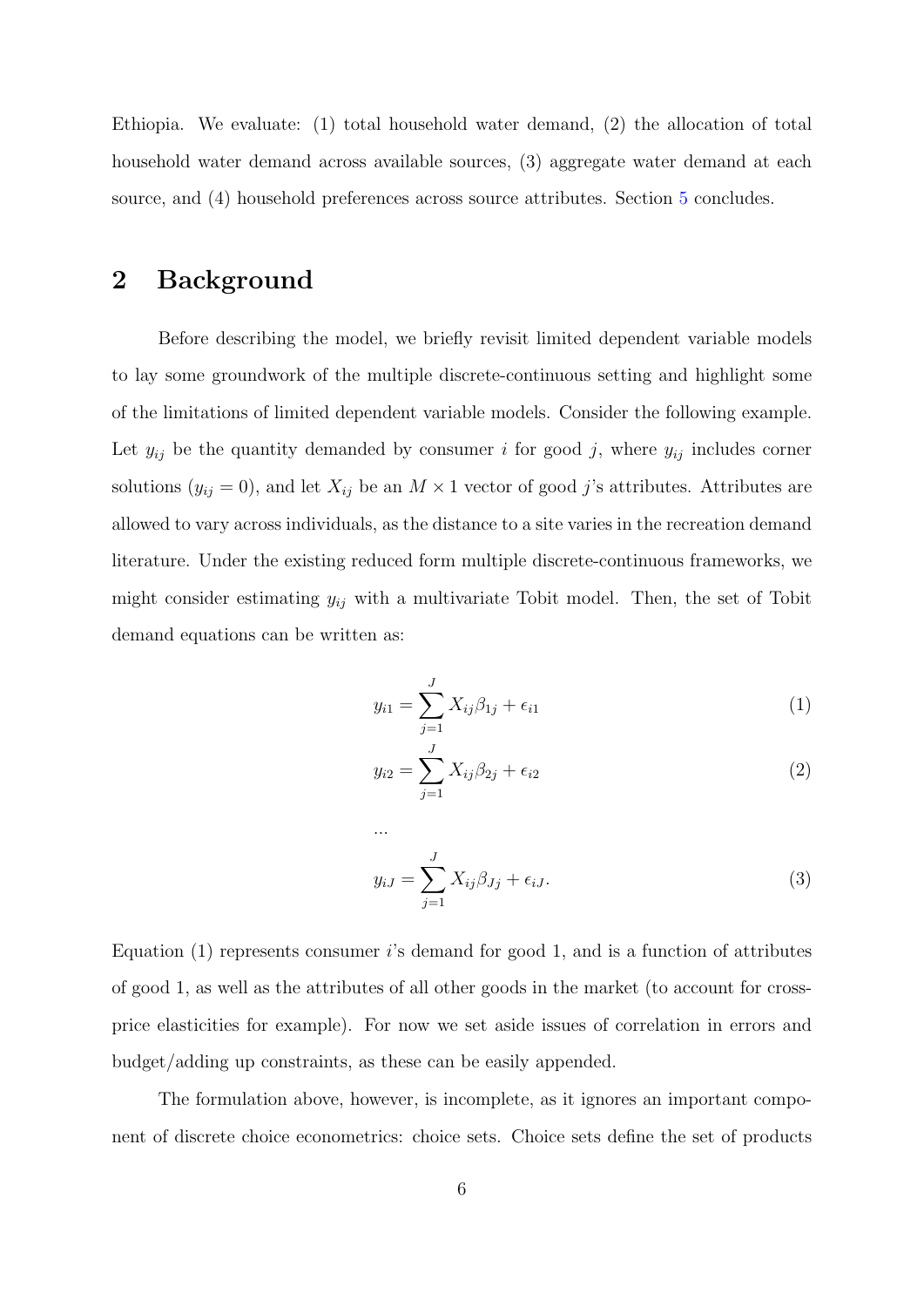that consumers are aware of and have access to. They are central to the discrete choice literature as they often enter directly into discrete choice estimators (e.g. multinomial logit, conditional logit, etc.). There are two important implications of choice sets that are often ignored in multivariate limited dependent variable frameworks like the one described above. First, attributes of products not in a consumer's choice set should not affect the consumer's consumption of other products. Second, a consumer's demand is only observed if the product lies within the consumer's choice set (e.g. you cannot observe a consumer's demand for oranges if oranges were not in their choice set, because they were out of stock during the consumer's shopping trip) [\(Conlone and Mortimer,](#page-17-10) [2013\)](#page-17-10).

[Conlone and Mortimer](#page-17-10) [\(2013\)](#page-17-10) show that ignoring heterogeneous choice sets biases demand estimates. They provide a consistent estimator that accommodates choice set heterogeneity, but acknowledging that we do not observe demand for products that lie outside the consumer's choice set gives rise to a more fundamental problem. In many markets (especially those in which consumers have tightly bound choice sets), $\frac{2}{3}$  $\frac{2}{3}$  $\frac{2}{3}$  acknowledging that we do not observe demand for products that lie outside the consumer's choice set will considerably reduce the number of sample observations (rendering estimation infeasible). In markets with J products each with  $M$  attributes, the number of observations must be larger than  $J \times M$ . One can alleviate this concern by focusing sampling efforts on consumers who use the product (e.g. "on-site" sampling in recreation demand) or on consumers whom the researcher knows has the product in their choice set. Such strategies, however, come at the cost of being unable to characterize demand for the entire market, because focused data collection effectively ignores many 'unselected' products. A final solution involves aggregating specific products into product clusters, but this throws away important information at the product-level (e.g. within-cluster product variation).

As already mentioned, by grounding our linked-demand model in McFadden's (1974) random utility theory, we can accommodate heterogeneous choice sets and re-

<span id="page-6-0"></span> $2$ Consider recreation demand, for example: there may be many available recreation sites, but when I am choosing where to recreate my choice set only includes those I am aware of and have access to (this may be considerably fewer than the set of all recreation sites).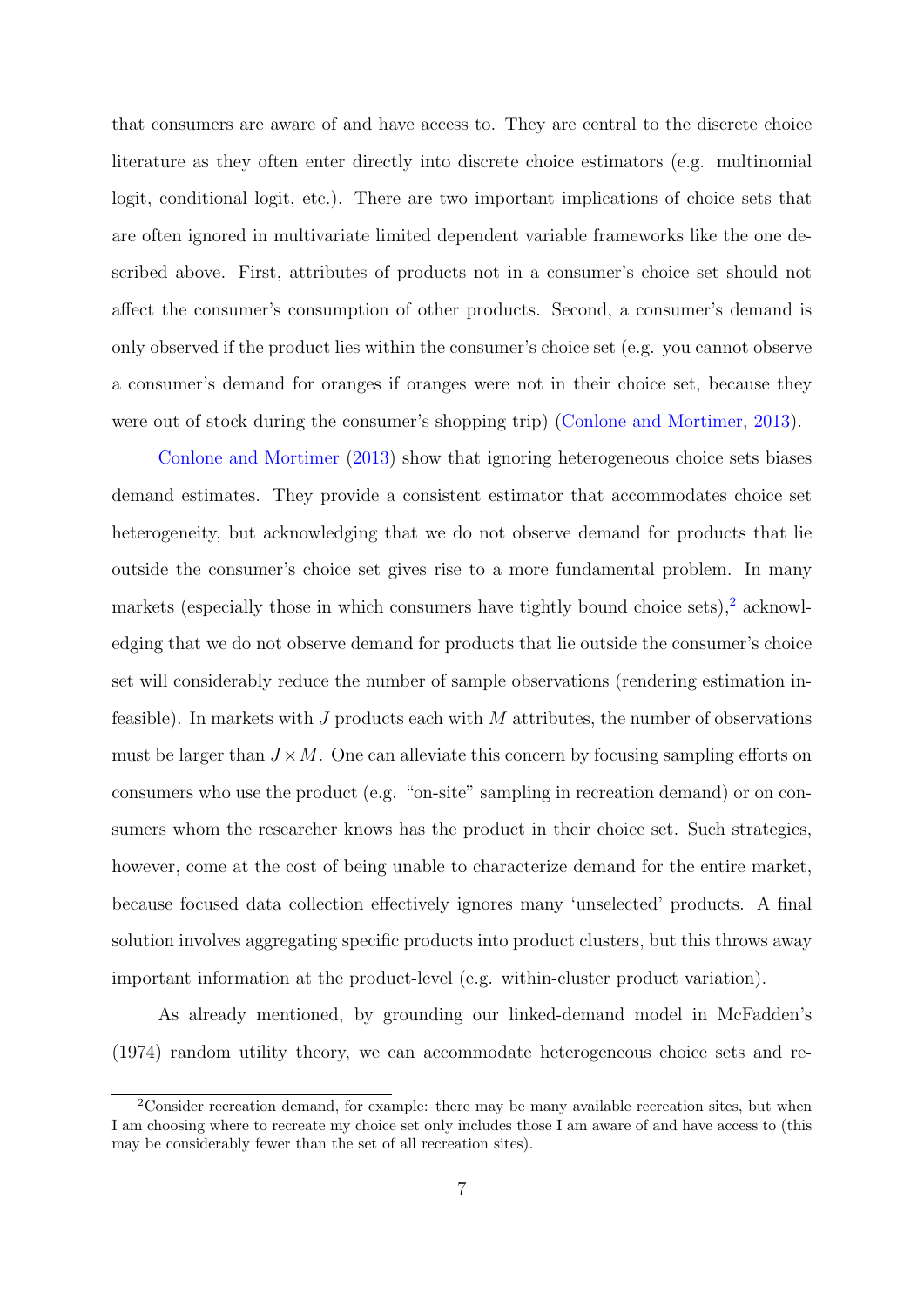duce the number of unknown parameters to be estimated to the number of attributes M (allowing for feasible estimation under more general data requirements).

### <span id="page-7-0"></span>3 Method

Following [Bockstael et al.](#page-17-8) [\(1987\)](#page-17-8), we assume that consumer demand can be decomposed into a two-stage decision framework. In the first stage consumers make the continuous (macro) decision of total quantity demanded across all goods within a given product group. Then, in the second stage consumers make the discrete (micro) decision of how to allocate shares of their total quantity demanded across available alternatives. The fact that these two decisions are interrelated is modeled explicitly using a linking function.

Again, let  $y_{ij}$  be the quantity demanded for good j by consumer i, but now let  $y_i$  be the total quantity demanded by consumer *i* across all goods  $(y_i = \sum_j y_{ij})$ , and  $s_{ij}$  be the share of total demand allocated to good  $j$  by consumer  $i$ . Then the quantity demanded for good j by consumer i is given by  $y_{ij} = s_{ij}y_i$ . This decomposition is the workhorse of our modified linked-demand model. Demand shares  $s_{ij}$  and total consumer demand  $y_i$ can be estimated separately, and then combined to recover estimates of product-specific consumer demand  $y_{ij}$  and product-specific aggregate demand  $y_j = \sum_i y_{ij}$ .

The fundamental assumption that allows us to estimate  $s_{ij}$  and  $y_i$  separately is that conditional on observable characteristics (including the linking function), the demand shares  $s_{ij}$  and total demand  $y_i$  are independent of one another. That is, the expectation of demand shares conditioned on consumer demand, product attributes and consumer characteristics is equal to the expectation of demand shares conditioned on only consumer characteristics and product attributes  $(E[s_{ij} | y_i, X_{ij}, H_i] = E[s_{ij} | X_{ij}, H_i])$ . Similarly, the expectation of consumer demand conditioned on demand shares, consumer characteristics, and the linking function is equal to the expectation of consumer demand conditioned on only consumer characteristics and the linking function  $(E[y_i|s_{ij}, H_i, \delta_i(\hat{\beta}, X_i)] =$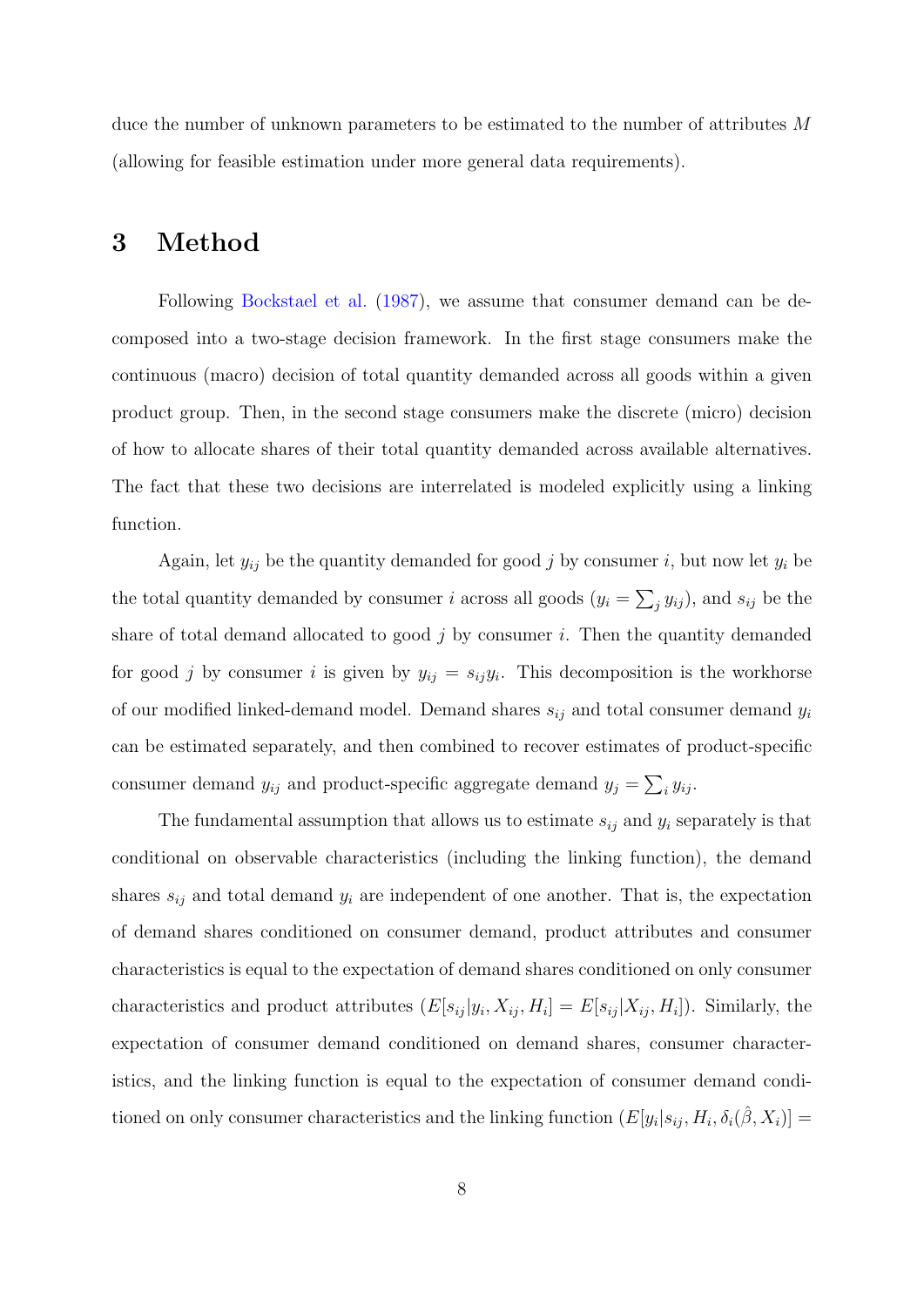$E[y_i|H_i, \delta_i(\hat{\beta}, X_i)]$ ).

#### 3.1 Estimating demand shares

We estimate demand shares  $s_{ij}$  using the Dirichlet-multinomial model, an extension of McFadden's (1974) random utility model (Guimarães and Lindrooth, [2007\)](#page-17-9). The Dirchilet-multinomial model accommodates scenarios in which groups of consumers are presented with the same choice set and vectors of product characteristics, so there is no within group variation of choice sets. This often occurs when choice sets vary at the group level (e.g. all households within the same zipcode are assumed to have access to the same set of hospitals). We adopt this framework for the repeated choice setting in which individual consumers face the same choice set on multiple choice occasions (no within consumer variation in choice sets across choice occasions). On each choice occasion consumers select a single good to consume from their choice set  $J_i$ , where choice sets are allowed to vary across consumers. Then the indirect utility of consumer  $i$  consuming good  $j$  on choice occasion  $t$  is given by:

<span id="page-8-1"></span>
$$
U_{ijt} = X_{ij}\beta + H_i\gamma + \eta_{ij} + \epsilon_{ijt},\tag{4}
$$

where  $X_{ij}$  is a vector of product attributes,  $H_i$  is a vector of consumer attributes,  $\eta_{ij}$  is the individual-specific error, and  $\epsilon_{ijt}$  is the individual- and choice-specific error (Guimarães [and Lindrooth,](#page-17-9) [2007\)](#page-17-9).

Assuming  $\epsilon_{ijt}$  is distributed Type 1 Extreme Value, the probability that consumer  $i$  selects good  $j$  on any choice occasion is given by:

<span id="page-8-0"></span>
$$
Pr_{ij} = \frac{exp(X_{ij}\beta + H_i\gamma + \eta_{ij})}{\sum_{k \in J} exp(X_{ik}\beta + H_i\gamma + \eta_{ik})} = \frac{\tilde{\lambda_{ij}} exp(\eta_{ij})}{\sum_{k \in J} \tilde{\lambda_{ik}} exp(\eta_{ik})},
$$
(5)

where  $\tilde{\lambda_{ij}} = exp(X_{ij}\beta)$ . Under this repeated choice Dirichlet-multinomial framework the probability that consumer i selects good j on any choice occasion  $(Pr_{ij})$  is equivalent to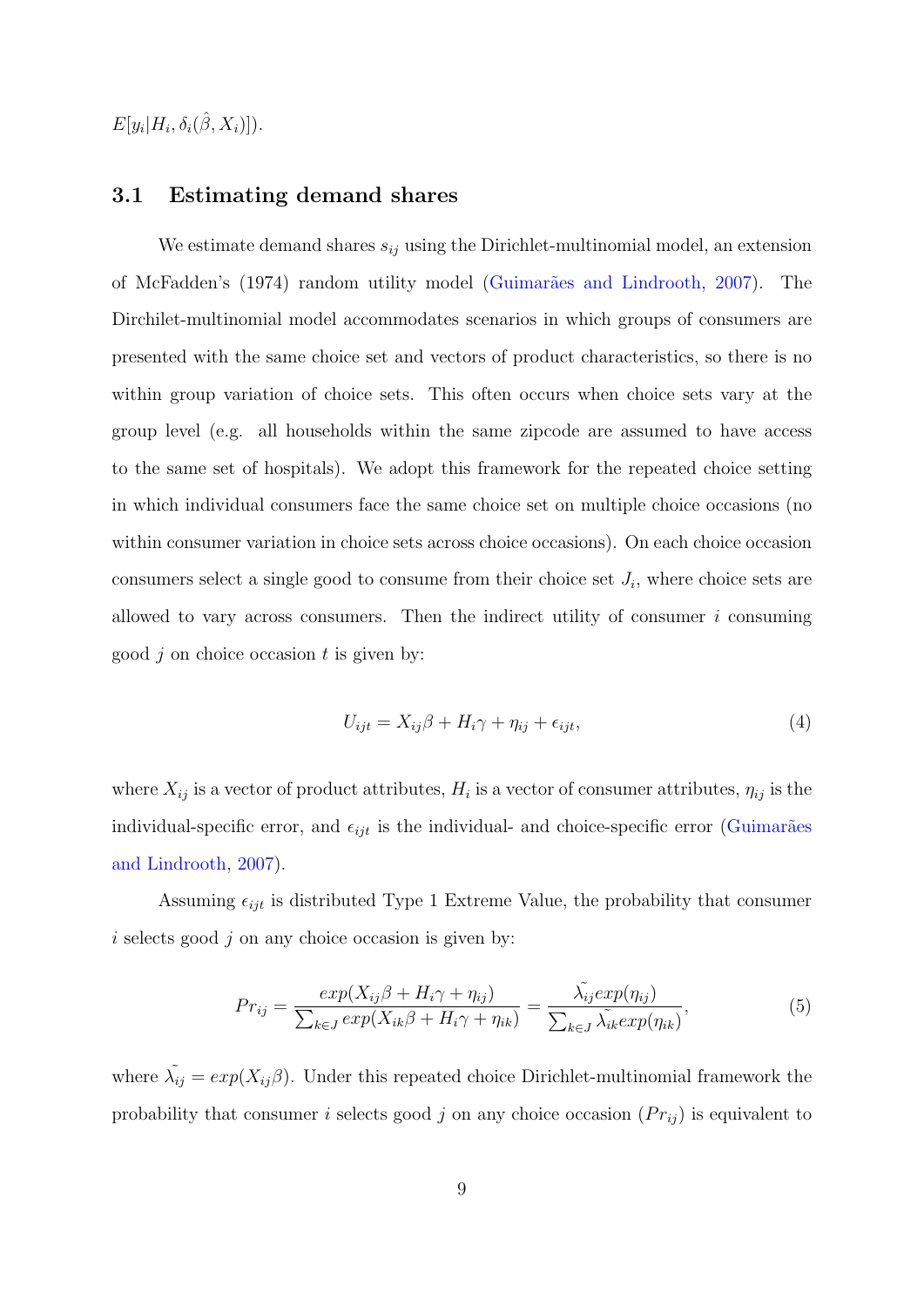the expected share of total demand consumer i allocates to good j, denoted  $s_{ij}$  (Guimarães [and Lindrooth,](#page-17-9) [2007;](#page-17-9) [Mullahy,](#page-18-8) [2015;](#page-18-8) [Murteira and Ramalho,](#page-18-9) [2016\)](#page-18-9). The subscript  $t$ is omitted from Equation [5](#page-8-0) because there is no variation in choices sets across choice occasions  $(t)$ . Variables that do not vary across choice alternatives also drop out of the share equations. Therefore, to flexibly control for the effect of consumer characteristics on demand shares it may be important to include interactions of consumer characteristics with product attributes in the vector  $X_{ij}$ .

Then, following Guimarães and Lindrooth [\(2007\)](#page-17-9), and omitting details for brevity, we can arrive at a closed form expression for the unconditional likelihood function:<sup>[3](#page-9-0)</sup>

$$
L_{DM} = \prod_{i} \frac{y_i! \Gamma(\xi_i^{-1} \tilde{\lambda}_i)}{\Gamma(\xi_i^{-1} \tilde{\lambda}_i + y_i)} \prod_{j} \frac{\Gamma(\xi_i^{-1} \tilde{\lambda}_{ij} + y_{ij})}{\Gamma(\xi_i^{-1} \tilde{\lambda}_{ij}) y_{ij}!}
$$
(6)

$$
= \prod_{i} \frac{y_i! \Gamma(\xi_i^{-1} \sum_j \exp(X_{ij}\beta))}{\Gamma(\xi_i^{-1} \sum_j \exp(X_{ij}\beta) + y_i)} \prod_{j} \frac{\Gamma(\xi_i^{-1} \exp(X_{ij}\beta) + y_{ij})}{\Gamma(\xi_i^{-1} \exp(X_{ij}\beta))y_{ij}!},
$$
(7)

By maximizing the above likelihood we can recover estimates of parameters of the indirect utility function (equation [4\)](#page-8-1), which can be used to estimate demand shares and evaluate household preferences. (Notice the number of unknown parameters is equal to the M, the length of the attributes vector  $X_{ij}$ .)

#### 3.2 Estimating total consumer demand

To estimate total consumer demand, we let  $y_i$  be a function of consumer characteristics  $H_i$ , a linking function  $\delta_i(\beta, X_i)$  and a random error  $\omega_i$ :

$$
y_i = f(H_i, \delta_i(\beta, X_i), \omega_i). \tag{8}
$$

The linking function captures the effects of consumer preferences and choice set quality on consumer demand. The intuition is that consumers with higher quality choice sets

<span id="page-9-0"></span> ${}^3\tilde{\lambda}_i = \sum_j \tilde{\lambda}_{ij}$ , and  $\xi_i$  is defined implicitly such that the random individual effects  $exp(\eta_{ij})$  are i.i.d. gamma with parameters  $(\xi_i^{-1}\tilde{\lambda_{ij}}, \xi_i^{-1}\tilde{\lambda_{ij}})$  with  $\xi_i > 0$  (Guimarães and Lindrooth [\(2007\)](#page-17-9) p. 443).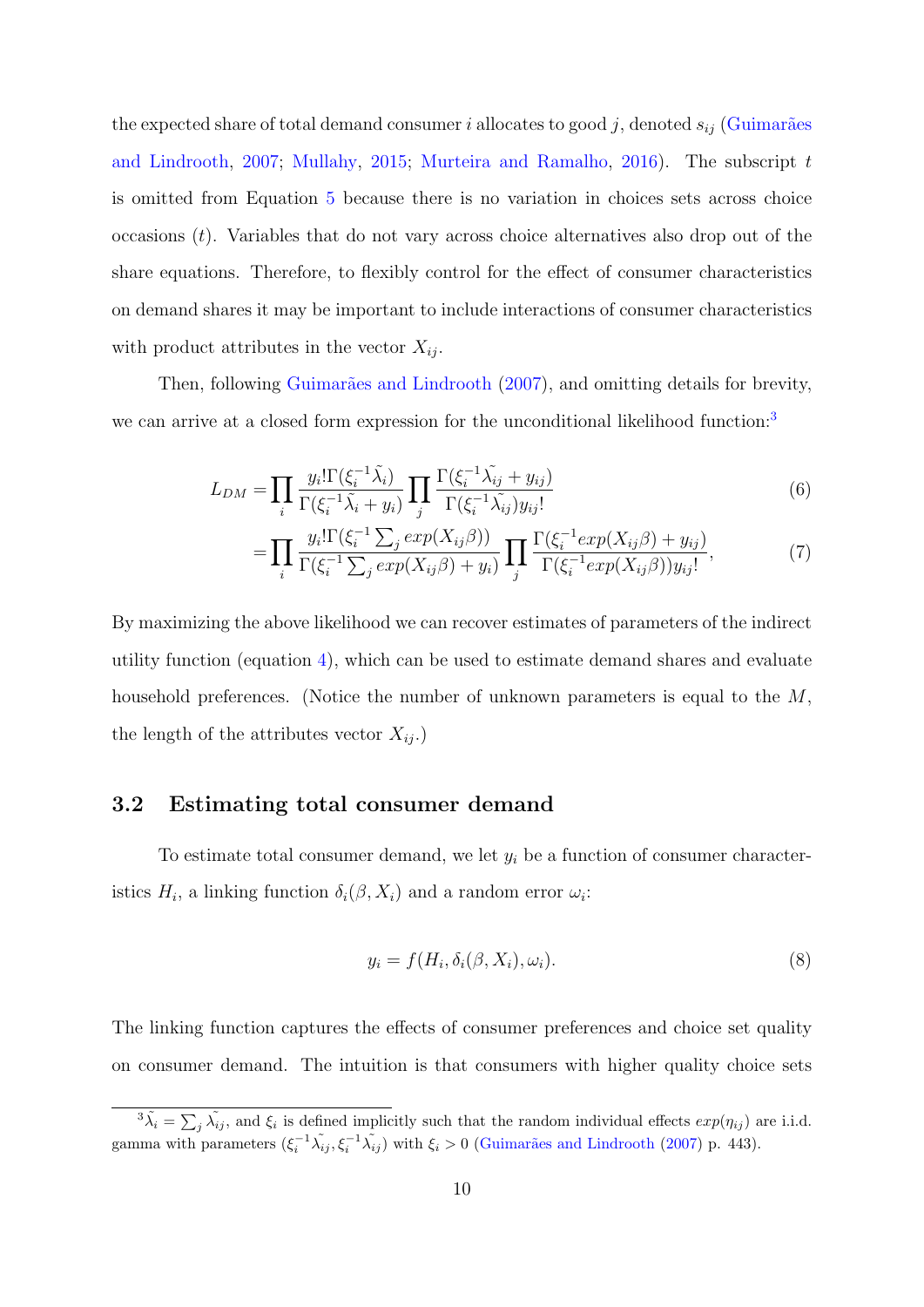(i.e. cheaper, higher quality, and more available goods) might be more likely to have higher total demand (e.g. consumers with a fuel efficient car in their choice set, may drive more total miles). This linking function may take several forms [\(Phaneuf and](#page-18-10) [Smith,](#page-18-10) [2005\)](#page-18-10), but our preferred specification is the maximum expected utility of a choice occasion [\(Hanemann,](#page-17-11) [1982;](#page-17-11) [Bockstael et al.,](#page-17-8) [1987\)](#page-17-8):

$$
\delta_i + C = E[V_i] = \ln\left(\sum_{j \in J_i} e^{\hat{\beta} X_{ij}}\right) + C,\tag{9}
$$

where  $\hat{\beta}$  is the vector of consumer preferences estimated from the Dirichlet-multinomial model. In words, the maximum expected utility of a choice occasion is the sum of the utility obtained from consuming each good weighted by the share of demand allocated to each good [\(Creel and Loomis,](#page-17-12) [1992\)](#page-17-12). It is important that the linking function is exogenous in the household demand equation, to ensure unbiased elasticity estimates. Because the linking function is a predicted regressor, standard errors of the total demand equation must be adjusted following [Murphy and Topel](#page-18-11) [\(1985\)](#page-18-11).

#### 3.3 Estimating aggregated demand

Combining estimates from the first and second stages, we can calculate  $y_{ij}$ , the expected demand by household  $i$  for good  $j$ . Results from the Dirichlet-multinomial model yield estimates of demand shares  $\hat{s}_{ij}$ . Results from the consumer demand equation yield estimates of the total consumer demand  $\hat{y}_i$ . Then, the expectation of  $y_{ij}$  is given by:

$$
E[y_{ij} = s_{ij}y_i] = E[s_{ij}]E[y_i] + Cov(\mathbf{s}_j, \mathbf{y}_i)
$$
\n(10)

$$
= \hat{s_{ij}}\hat{y_i} + \hat{Cov}(\mathbf{s}_j, \mathbf{y}_i). \tag{11}
$$

For observable  $s_{ij}$  and  $y_i$ , it is straightforward to calculate the sample covariance. If, however,  $s_{ij}$  or  $y_i$  are unobservable, a good alternative is to calculate the sample covariance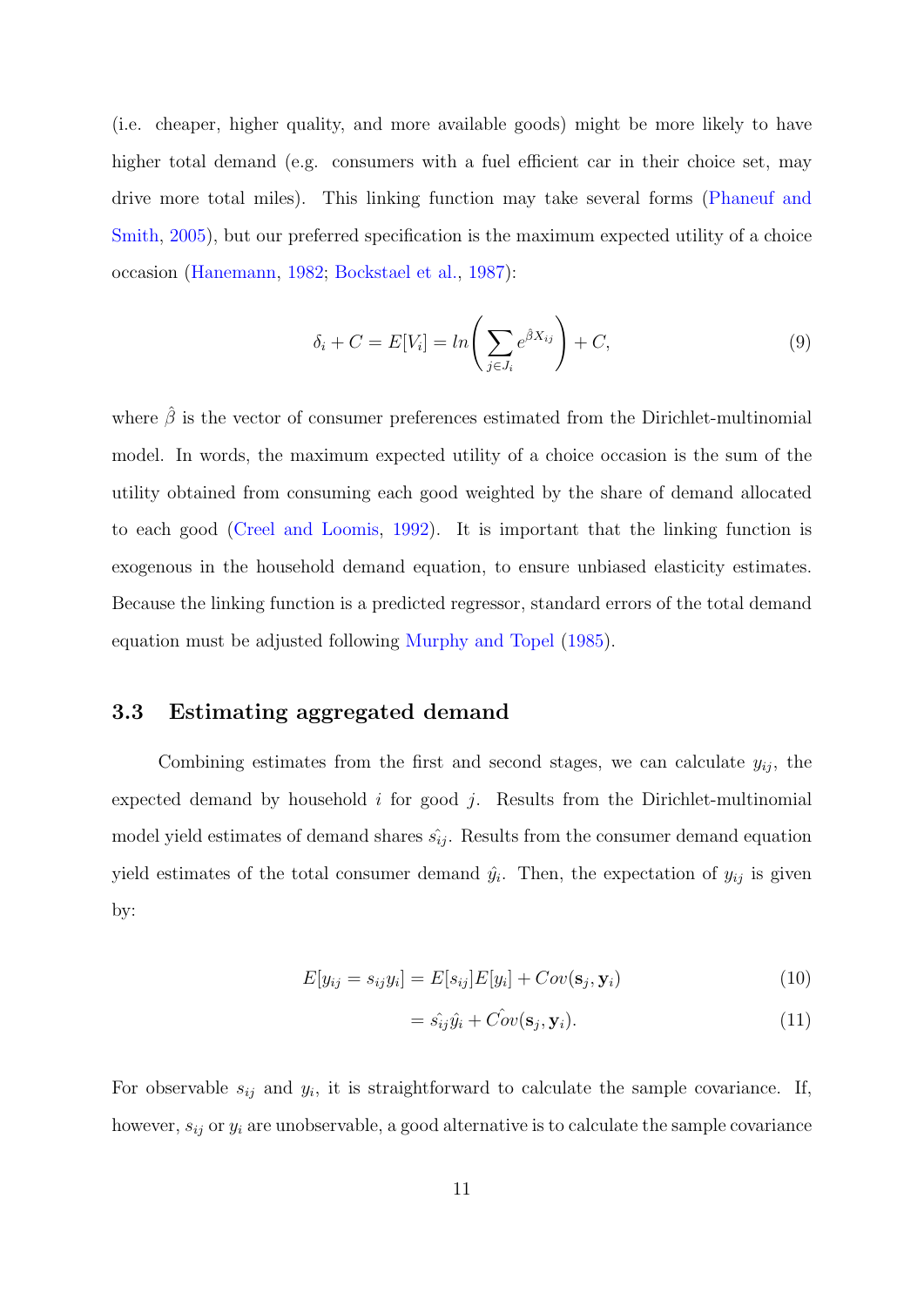of the predicted outcomes  $(Cov(\hat{s}_j, \hat{y}_i))$ .

Then given  $E[y_{ij}]$ , the predicted aggregate demand for good j is the sum of  $\hat{y}_{ij}$ across consumers:  $\hat{y}_j = \sum_i \hat{s_{ij}} \hat{y_i} + \hat{Cov}(\mathbf{s}_j, \mathbf{y}_i)$ . Elasticities can be calculated by taking the derivatives of the aggregate demand function with respect to attributes. The elasticity of demand with respect to attribute  $x_j$  is given by:

$$
\epsilon_{x_j} = \sum_{i=1}^N \left( \hat{y}_i \frac{\partial \hat{s_{ij}}}{\partial x_j} + \hat{s_{ij}} \frac{\partial \hat{y}_i}{\partial x_j} \right) \frac{x_j}{\hat{y}_j}.
$$
\n(12)

This elasticity formula highlights how aggregate demand is affected at extensive margin  $\left(\frac{\partial s_{ij}}{\partial x}\right)$  $\frac{\partial s_{ij}}{\partial x_j}$ ) from the discrete choice decision, and at the intensive margin  $(\frac{\partial \hat{y}_i}{\partial x_j})$  from the continuous quantity decision. Although we do not focus on it here, readers interested in using this model for welfare analysis should consult [Bockstael et al.](#page-17-8) [\(1987\)](#page-17-8) (p. 957).

### <span id="page-11-0"></span>4 Application: Demand for water in rural Ethiopia

We apply the framework described above to model household water source choice and demand for water in three rural villages in west-central Ethiopia. Using this framework we characterize four important aspects of demand: (1) total household demand for water  $y_i$ , (2) source-specific household demand  $y_{ij}$ , (3) source-specific aggregate demand  $y_j$ , and (4) households' preferences over water attributes (taste, color, etc.).

In this setting households often collect water away from home. We assume households first decide how much water to collect in total  $(y<sub>i</sub>)$ , before deciding how to allocate demand shares  $(s_{ij})$  of their total collection demand across their choice set  $J_i$  of available alternatives. The indirect utility of household  $i$  collecting from source  $j$  on choice  $\alpha$  occasion t is given by:

<span id="page-11-1"></span>
$$
U_{ijt} = X_{ij}\beta + H_i\gamma + \eta_{ij} + \epsilon_{ijt}.\tag{13}
$$

The attributes vector  $X_{ij}$  includes several source attributes: price, walk time to the source, color, taste, overall quality, and dummies for source type (surface, spring, well,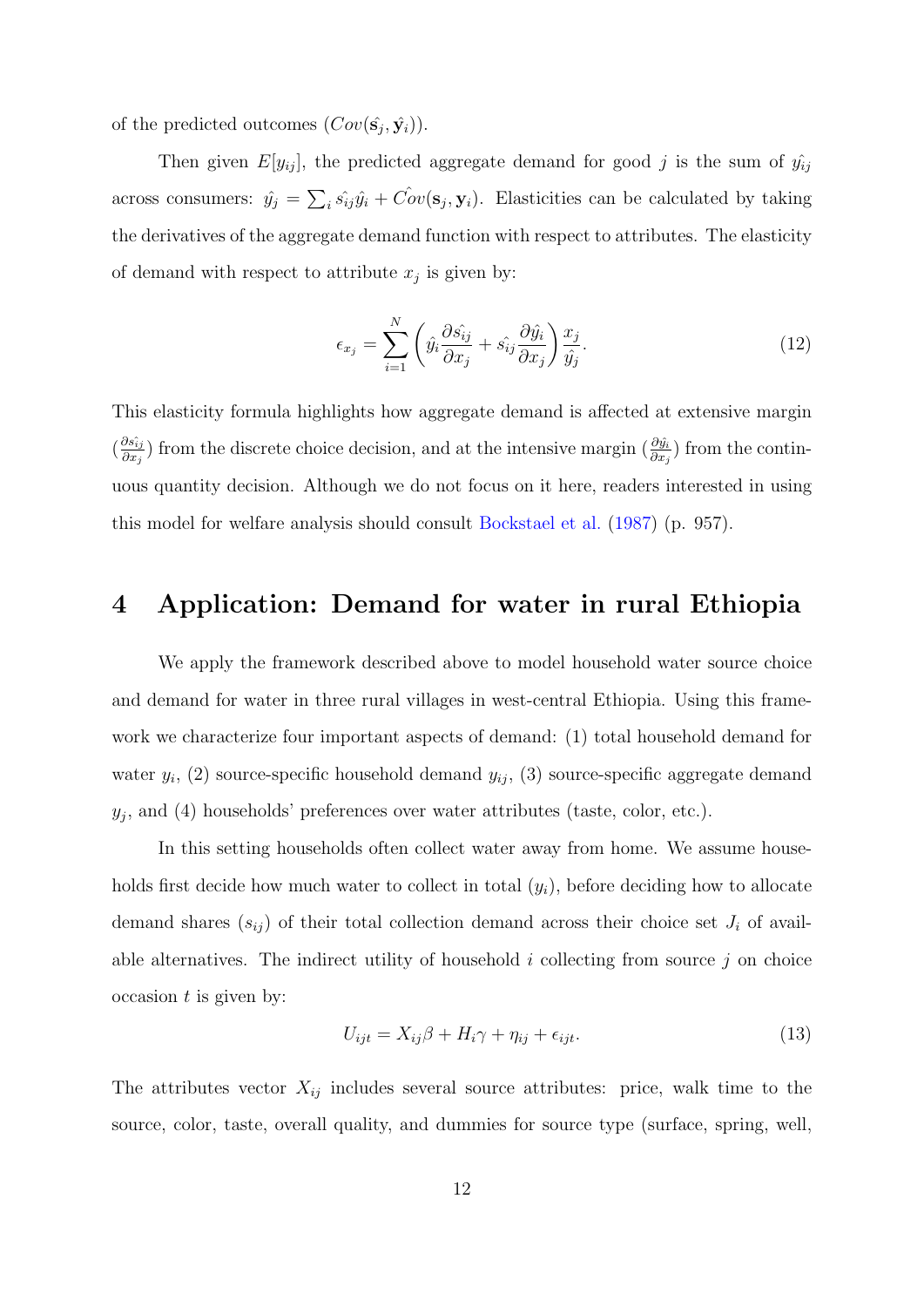|               | Water   | Existing   | River or<br>Unprotected |         | Private |         |  |
|---------------|---------|------------|-------------------------|---------|---------|---------|--|
|               | Action  | Waterpoint | Stream                  | Spring  | Well    | Overall |  |
| Price         | 0.17    | 0.04       | 0.00                    | 0.00    | 0.01    | 0.07    |  |
|               | (0.13)  | (0.09)     | (0.00)                  | (0.01)  | (0.03)  | (0.12)  |  |
| Walk time     | 39.75   | 99.04      | 69.31                   | 55.64   | 13.13   | 54.55   |  |
|               | (30.82) | (83.02)    | (68.80)                 | (34.22) | (18.56) | (58.21) |  |
| Color: clear  | 0.77    | 0.36       | 0.02                    | 0.49    | 0.50    | 0.42    |  |
|               | (0.42)  | (0.48)     | (0.13)                  | (0.50)  | (0.50)  | (0.49)  |  |
| Color: brown  | 0.01    | 0.31       | 0.70                    | 0.10    | 0.16    | 0.30    |  |
|               | (0.07)  | (0.46)     | (0.46)                  | (0.30)  | (0.37)  | (0.46)  |  |
| Taste: good   | 0.81    | 0.53       | 0.07                    | 0.64    | 0.44    | 0.48    |  |
|               | (0.40)  | (0.50)     | (0.26)                  | (0.48)  | (0.50)  | (0.50)  |  |
| Taste: poor   | 0.00    | 0.03       | 0.55                    | 0.10    | 0.08    | 0.21    |  |
|               | (0.05)  | (0.17)     | (0.50)                  | (0.30)  | (0.28)  | (0.41)  |  |
| Quality: good | 0.83    | 0.51       | 0.10                    | 0.71    | 0.52    | 0.51    |  |
|               | (0.38)  | (0.50)     | (0.30)                  | (0.46)  | (0.50)  | (0.50)  |  |
| Quality: poor | 0.00    | 0.07       | 0.56                    | 0.07    | 0.13    | 0.22    |  |
|               | (0.00)  | (0.26)     | (0.50)                  | (0.26)  | (0.34)  | (0.42)  |  |
| N             | 392     | 98         | 360                     | 69      | 106     | 1078    |  |

<span id="page-12-0"></span>Table 1: Household reported source characteristics in the dry season, grouped by source type

Notes: Standard deviations are in parenthesis. N is the number of times households reported having access to a source of that type.

Using the indirect utility function in equation [13,](#page-11-1) we model the households demand shares allocation decision using the Dirichlet-multinomial model (Table [2\)](#page-13-0). The model in column (1) omits source-type dummies, while column (2) includes them. Results are similar across both specifications, but our preferred model (according to the information criterion) includes the source-type dummies. These results yield the parameters of our indirect utility function, which can be used to evaluate households' preferences and calculate the maximum indirect utility of a choice occasion (our linking function).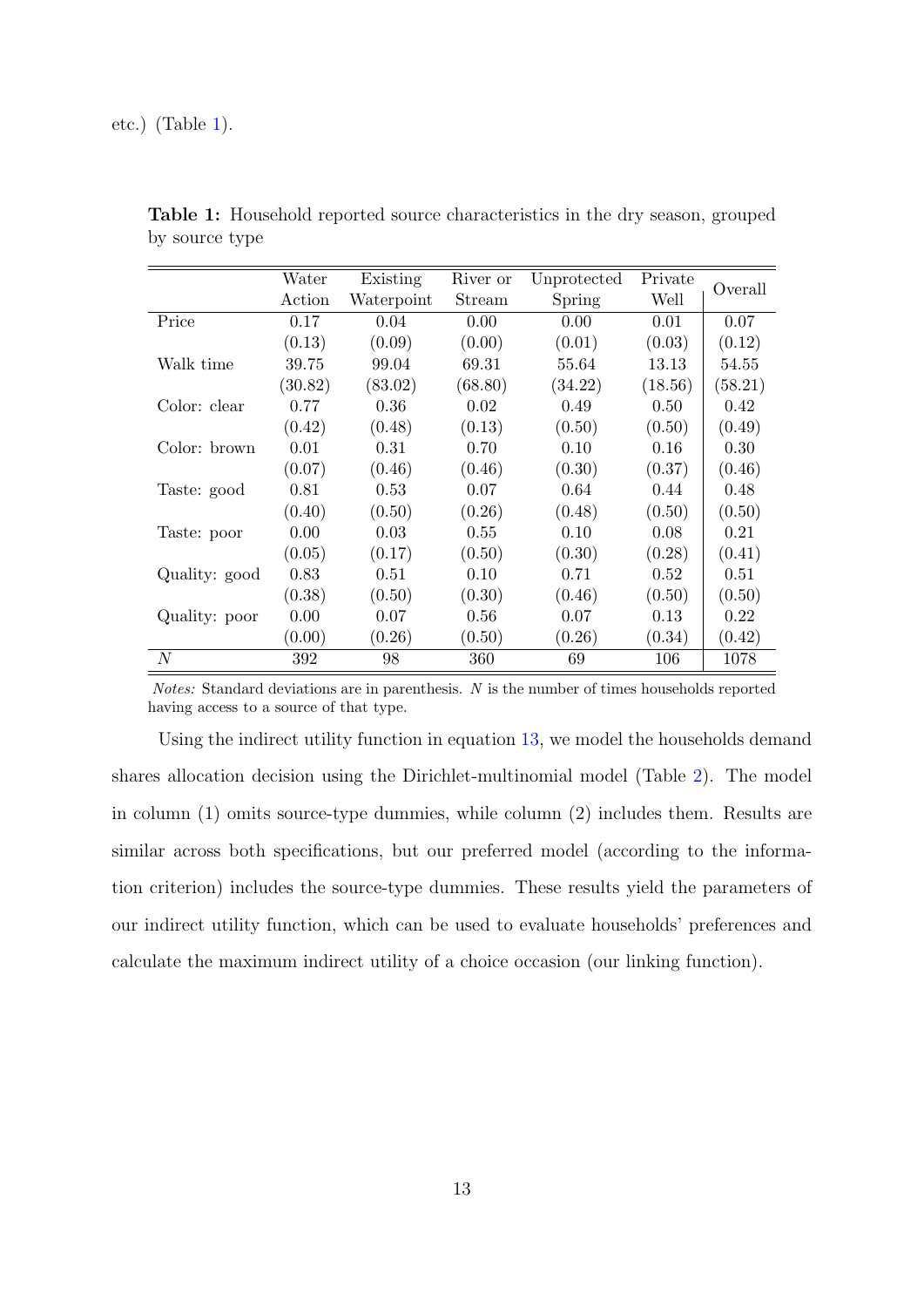<span id="page-13-0"></span>

|                             | $\left( 1\right)$ |            | $\left( 2\right)$ |           |
|-----------------------------|-------------------|------------|-------------------|-----------|
| Price                       | $-3.21***$        | $(-8.91)$  | $-1.43***$        | $(-2.87)$ |
| Walk time                   | $-0.013***$       | $(-12.86)$ | $-0.010***$       | $(-8.70)$ |
| Color: clear                | $-0.021$          | $(-0.15)$  | 0.11              | (0.65)    |
| Color: brown                | 0.15              | (0.98)     | $0.64***$         | (3.51)    |
| Taste: good                 | 0.30              | (1.55)     | $0.49**$          | (2.31)    |
| Taste: poor                 | $-0.42***$        | $(-2.87)$  | $-0.24$           | $(-1.52)$ |
| Quality: good               | $0.36**$          | (2.02)     | $0.60***$         | (3.09)    |
| Quality: poor               | $-0.16$           | $(-1.09)$  | 0.17              | (1.04)    |
| Water Action waterpoint     |                   |            | $-1.27***$        | $(-6.56)$ |
| Non-Water Action waterpoint |                   |            | 0.25              | (1.02)    |
| Unprotected spring          |                   |            | $-0.88***$        | $(-4.24)$ |
| Private well                |                   |            | $-0.64***$        | $(-3.41)$ |
| River or stream             |                   |            | $-1.02***$        | $(-5.49)$ |
| $\#$ of observations        | 986               |            | 986               |           |
| AIC                         | 2,797.49          |            | 2,678.68          |           |
| BIC                         | 2,836.64          |            | 2,742.30          |           |

Table 2: Dirichlet-multinomial model

Notes: \* p-value< .10, \*\* p-value< .05, \*\*\* p-value< .01. Standard errors are in parenthesis. Omitted source type: 'other'.

Results from the Dirichlet-multinomial model show that households prefer sources with lower prices and within shorter walking times. Households dislike sources that taste poor, but prefer those that are perceived as being of high overall quality. The shadow value of walk time, in Ethiopian Birr per hour, is given by the ratio of the price and walk time coefficients, or  $60 \times \frac{\beta^{w\hat{a}lk}}{\beta^{pr\hat{c}ic}}$ . The estimated value of walk/travel time is 0.42 Birr/hr.

To estimate household demand we assume total collection demand (in 20L jerricans per week) follows a negative binomial distribution, which accounts for the overdispersion observed in our data. Then household demand is given by:

$$
y_i = exp(\gamma H_i + \mu \delta_i(\hat{\beta}, X_i) + \omega_i). \tag{14}
$$

The vector of household characteristics  $H_i$  includes: household size, wealth, and villagelevel dummies (Table [3\)](#page-14-0). To ensure the exogeneity of our linking function, we rely on an experimental design by which choice set quality was randomly shocked through the installation of new water points.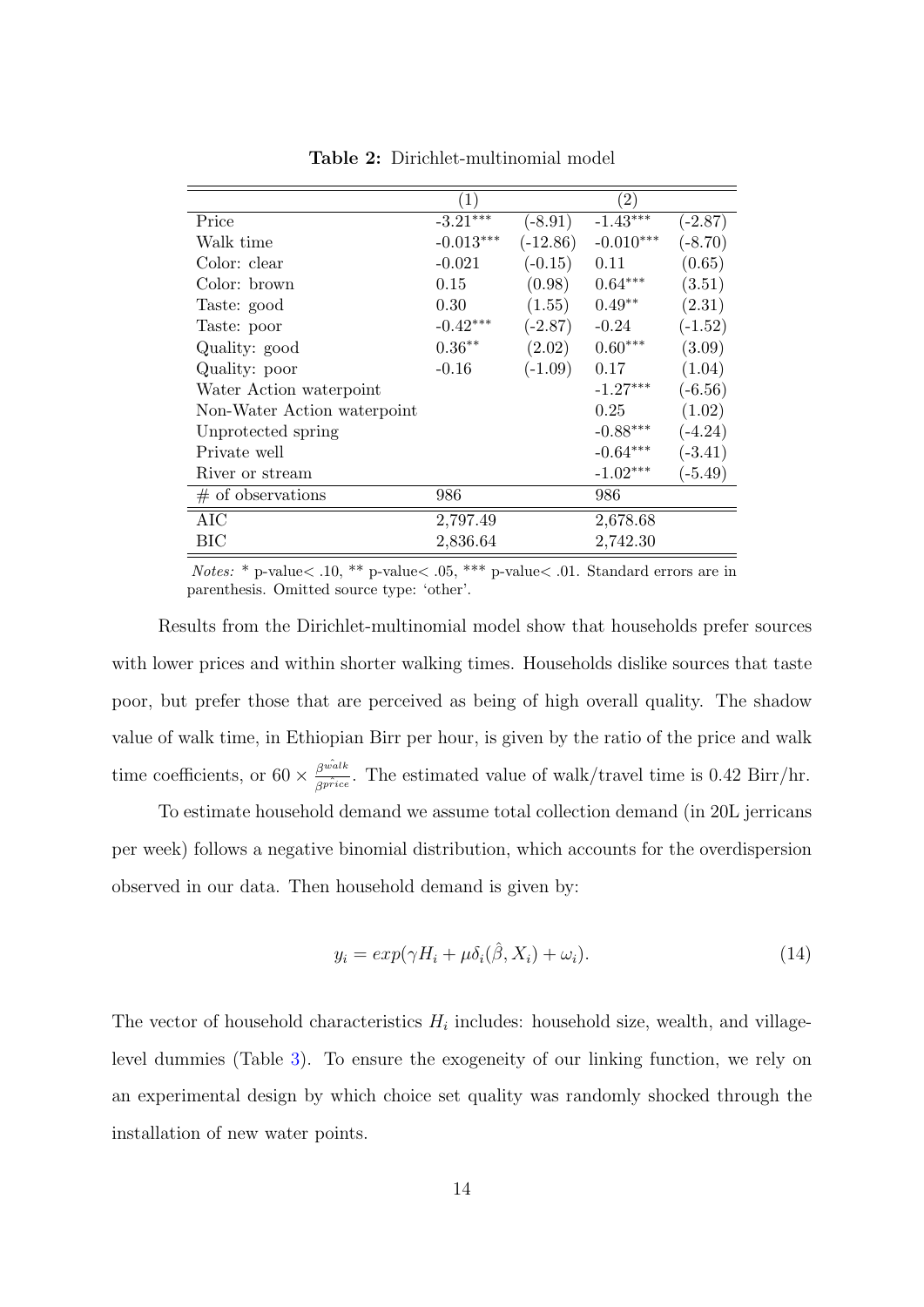<span id="page-14-0"></span>

|                                |            |        | Marginal effects |
|--------------------------------|------------|--------|------------------|
| Household size                 | $0.096***$ | (0.02) | 2.65             |
| Wealth index                   | $0.033*$   | (0.02) | 0.86             |
| Choice set quality: $\delta_i$ | $0.15***$  | (0.07) | 4.30             |
| Kelechogerbi                   | $-0.13$    | (0.09) | $-2.80$          |
| Tutekunche                     | $-0.16$    | (0.10) | $-3.40$          |
| _cons                          | $2.66***$  | (0.12) |                  |
| of observations                | 385        |        |                  |

Table 3: Total quantity demanded (20L jerricans)

Notes: \* p-value $<$  .10, \*\* p-value $<$  .05, \*\*\* p-value $<$  .01. Standard errors are in parenthesis, and do not adjust for the fact that  $\delta_i$  is a predicted regressor (see [Murphy and Topel](#page-18-11) [\(1985\)](#page-18-11)).

Results from the household demand equation show that demand is increasing in household size and wealth. As household size increases by one member, weekly household demand increases by 2.65 jerricans (or 53L). Households with better choice set quality are also seen to have higher total collection demand.

Then, given estimates of total demand  $\hat{y}_i$  and demand shares  $\hat{s_{ij}}$ , we can recover the source-specific aggregate demand equations. From these demand equations we can calculate own-price elasticities (Table [4\)](#page-15-1). Non-symmetric confidence intervals are calculated around the own-price elasticity estimates by bootstrapping over both stages of the model.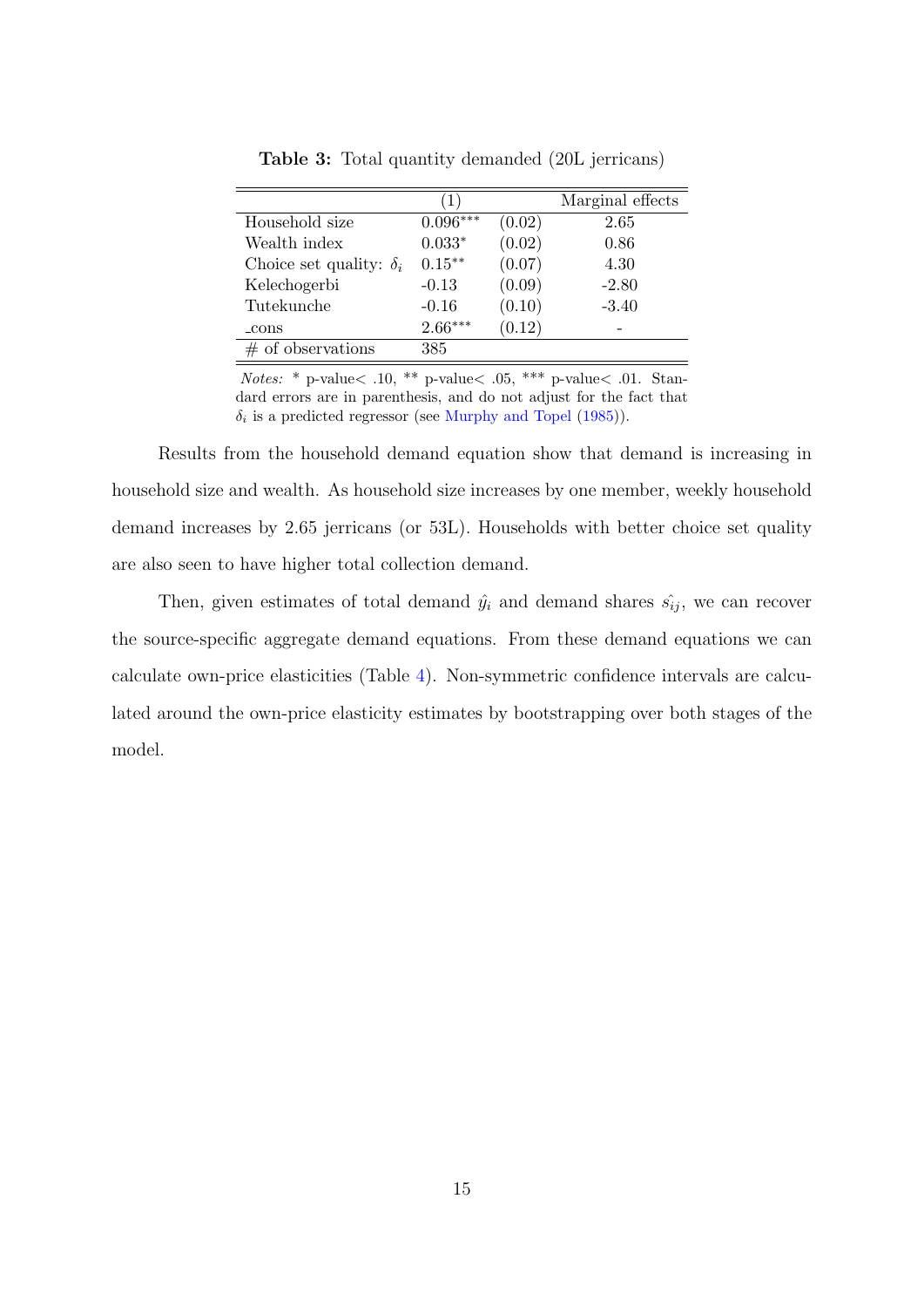<span id="page-15-1"></span>

|                 | Own-price elasticity | 5 <sup>th</sup> percentile | 95 <sup>th</sup> percentile |
|-----------------|----------------------|----------------------------|-----------------------------|
| Wacho WP 1      | $-0.04$              | $-0.15$                    | $-0.03$                     |
| Cheffe WP       | $-0.01$              | $-0.07$                    | $0.00^a$                    |
| Rogge/Ifa WP    | $-0.11$              | $-0.27$                    | $-0.06$                     |
| Kiltu WP        | $-0.26$              | $-0.68$                    | $-0.14$                     |
| Marra WP        | $-0.31$              | $-0.81$                    | $-0.16$                     |
| Beshi WP        | $-0.05$              | $-0.14$                    | $-0.03$                     |
| Beshi School WP | $-0.10$              | $-0.65$                    | $-0.07$                     |
| Koricha WP      | $-0.28$              | $-0.73$                    | $-0.14$                     |
| Birbirsa WP 1   | $-0.30$              | $-0.68$                    | $-0.15$                     |
| Killicha WP     | $-0.24$              | $-0.59$                    | $-0.12$                     |
| Birbirsa WP 2   | $-0.29$              | $-0.68$                    | $-0.15$                     |
| Wajitu WP       | $-0.17$              | 0.51                       | $-0.09$                     |
| Chat WP         | $-0.07$              | $-0.20$                    | $-0.02$                     |
| Kellecho WP     | $-0.17$              | $-0.44$                    | $-0.09$                     |
| Wacho WP 2      | $-0.19$              | $-0.48$                    | $-0.11$                     |
| Ifa WP          | $-0.05$              | $-0.28$                    | $-0.04$                     |
| Markato WP      | $-0.14$              | $-0.39$                    | $-0.08$                     |
| Anchakule WP    | $-0.15$              | $-0.42$                    | $-0.07$                     |
| Sera Meti WP    | $-0.06$              | $-0.36$                    | $-0.01$                     |
| New Meserata WP | $-0.26$              | $-0.57$                    | $-0.13$                     |
| Horufa WP       | $-0.19$              | $-0.44$                    | $-0.10$                     |
| Overall         | $-0.18$              | $-0.31$                    | $-0.04$                     |

Table 4: Own-price elasticities by source

<sup>a</sup> For some bootstrapped samples no households were observed using some sources, resulting in an elasticity estimate of zero.

We see that average own-price elasticity estimates range from -0.31 at Marra Waterpoint to -0.01 at Cheffe Waterpoint, with an overall average of -0.18 across all sources in our study site. These results are consistent with other own-price elasticity estimates in urban and rural areas of middle- and low-income countries (see [Wagner et al.](#page-18-6) [\(2019\)](#page-18-6) for review).

### <span id="page-15-0"></span>5 Discussion

In this paper we developed a reduced form multiple discrete-continuous demand model. This model is useful in characterizing several aspects of demand under a unified framework, and forgoes the restrictive assumptions/requirements of existing multiple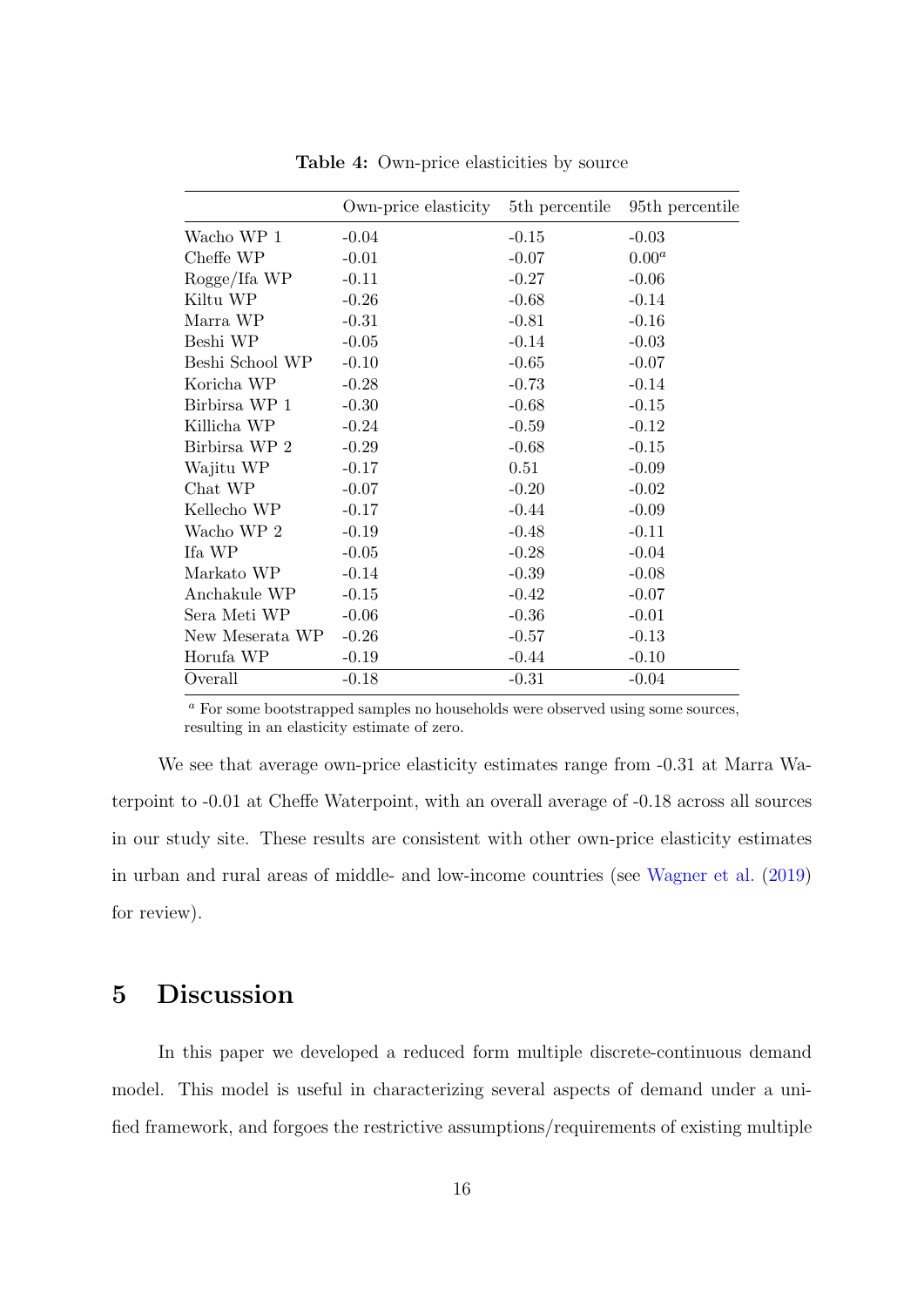discrete-continuous models.

This model, however, is not without its faults. Future work should focus on extending the first-stage Dirichlet-multinomial to the mixed/random parameters formulations found in the discrete-choice literature. These flexible functional forms relax the Independence of Irrelevant Alternatives assumption, and allows for heterogeneous household preferences (a potentially important development to further link the discrete choice and continuous quantity decisions). Future work might also aim to relax the independence assumptions imposed on the first and second stages. Instead, researchers could jointly model errors using copulas, similar to the work of [Spissu et al.](#page-18-12) [\(2009\)](#page-18-12).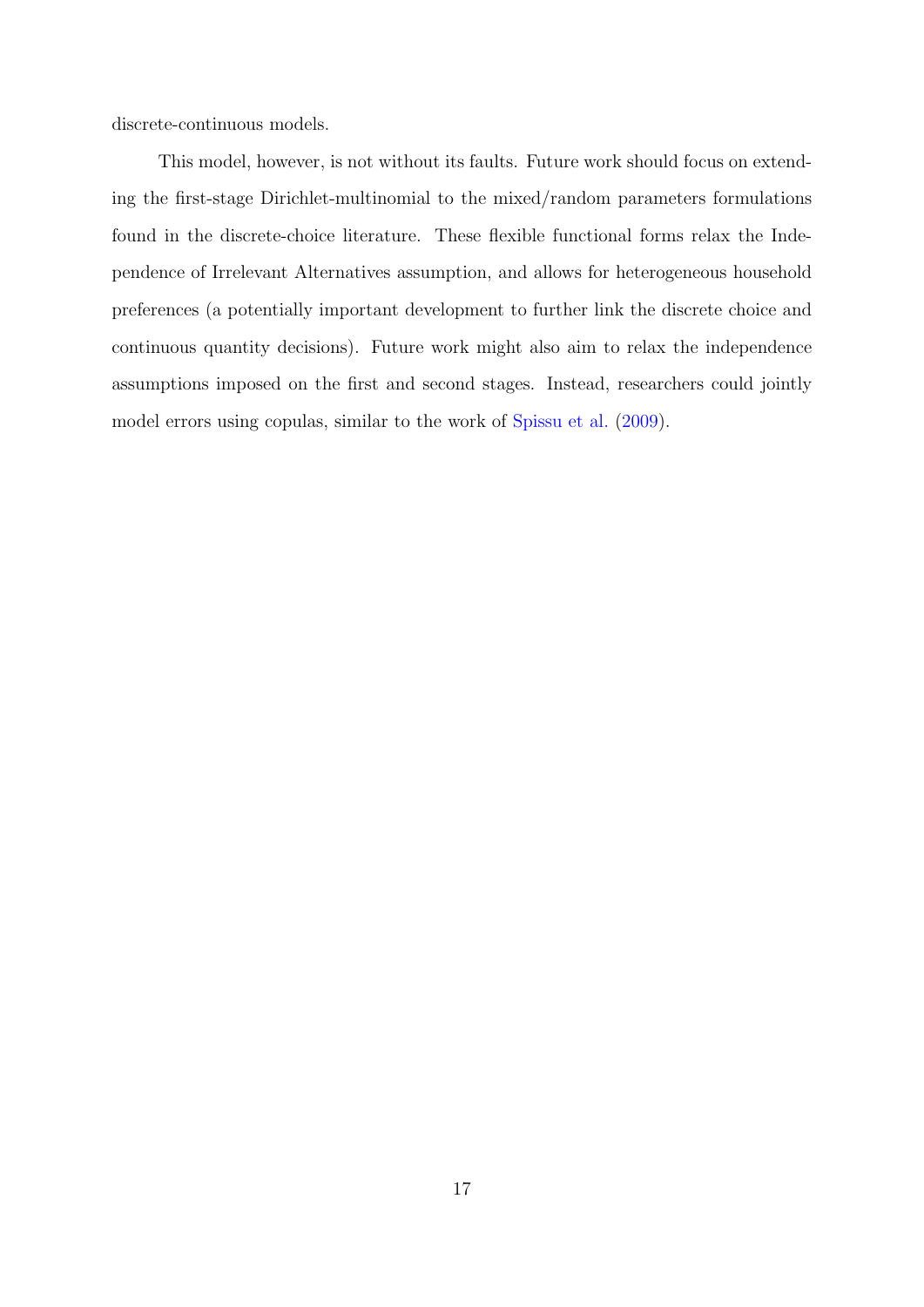### References

- <span id="page-17-2"></span>Bhat, Chandra and Abdul Pinjari, "Multiple discrete-continuous choice models: a reflective analysis and a prospective view," in "in" number 19, Edward Elgar Publishing, 2014, pp. 427–454 BT – Handbook of Choice Modelling.
- <span id="page-17-1"></span>Bhat, Chandra R, "A multiple discrete–continuous extreme value model: formulation and application to discretionary time-use decisions," Transportation Research Part B: Methodological, 2005, 39 (8), 679–707.
- <span id="page-17-5"></span>Bhat, Chandra R., "A new flexible multiple discrete–continuous extreme value (MD-CEV) choice model," Transportation Research Part B: Methodological, 2018, 110, 261– 279.
- <span id="page-17-4"></span>Bhat, Chandra R, Marisol Castro, and Abdul Rawoof Pinjari, "Allowing for complementarity and rich substitution patterns in multiple discrete–continuous models," Transportation Research Part B: Methodological, 2015, 81, 59–77.
- <span id="page-17-8"></span>Bockstael, Nancy E., Michael W. Hanemann, and Catherine L. Kling, "Estimating the Value of Water Quality Improvements in a Recreational Demand Framework," Water Resources Research, 1987, 23 (5), 951–960.
- <span id="page-17-10"></span>Conlone, Christopher T. and Julie Holland Mortimer, "Demand estimation under incomplete product availability," American Economic Journal: Microeconomics, 2013,  $5(4)$ , 1–30.
- <span id="page-17-12"></span>Creel, Michael and John Loomis, "Recreation value of water to wetlands in the San Joaquin Valley: Linked multinomial logit and count data trip frequency models," Water Resources Research, 1992, 28 (10), 2597–2606.
- <span id="page-17-3"></span>Deaton, Angus and John Muellbauer, "An almost ideal demand system," The American economic review, 1980, 70 (3), 312–326.
- <span id="page-17-6"></span>Fang, Hao Audrey, "A discrete–continuous model of households' vehicle choice and usage, with an application to the effects of residential density," Transportation Research Part B: Methodological, 2008, 42 (9), 736–758.
- <span id="page-17-9"></span>Guimarães, Paulo and Richard C. Lindrooth, "Controlling for overdispersion in grouped conditional logit models: A computationally simple application of Dirichletmultinomial regression," Econometrics Journal, 2007, 10 (2), 439–452.
- <span id="page-17-11"></span>Hanemann, W. Michael, "Applied Welfare Analysis with Qualitative Response Models," Department of Agricultural & Resource Economics, UCB CUDARE Working Papers, 1982.
- <span id="page-17-0"></span>Kim, Jaehwan, Greg M Allenby, and Peter E Rossi, "Modeling Consumer Demand for Variety," Marketing Science, apr 2002, 21 (3), 229–250.
- <span id="page-17-7"></span>Liu, Chengxi, Yusak O Susilo, and Anders Karlström, "Jointly modelling individual's daily activity-travel time use and mode share by a nested multivariate Tobit model system," Transportmetrica A: Transport Science, jul 2017, 13 (6), 491–518.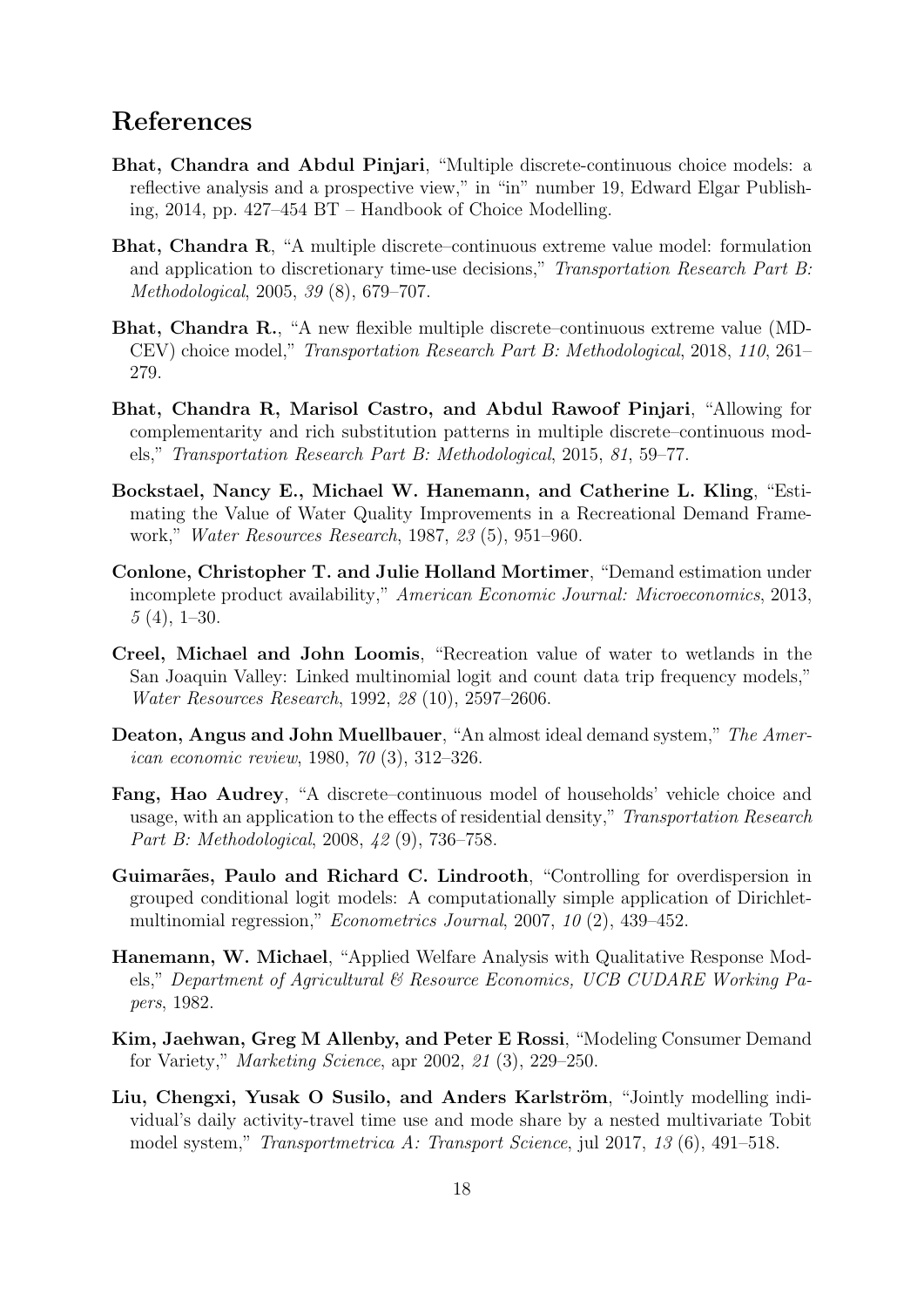- <span id="page-18-5"></span>McFadden, Daniel, "Conditional logit analysis of qualitative choice behavior," in P Zarembka, ed., Frontiers of Econometrics, New York, NY: Academic Press, 1974.
- <span id="page-18-4"></span>Morey, Edward R, Robert D Rowe, and Michael Watson, "A Repeated Nested-Logit Model of Atlantic Salmon Fishing," American Journal of Agricultural Economics, apr 1993, 75 (3), 578–592.
- <span id="page-18-7"></span>Mosimann, James E, "On the Compound Multinomial Distribution, the Multivariate β- Distribution, and Correlations Among Proportions," Biometrika, apr 1962,  $\chi$  49 (1/2), 65–82.
- <span id="page-18-8"></span>Mullahy, John, "Multivariate Fractional Regression Estimation of Econometric Share Models," Journal of Econometric Methods, 2015, 4 (1), 71–100.
- <span id="page-18-11"></span>Murphy, Kevin M. and Robert H. Topel, "Estimation and inference in two-step econometric models," Journal of Business and Economic Statistics, 1985, 3 (4), 370– 379.
- <span id="page-18-9"></span>Murteira, José M.R. and Joaquim J.S. Ramalho, "Regression Analysis of Multivariate Fractional Data," Econometric Reviews, 2016, 35 (4), 515–552.
- <span id="page-18-10"></span>Phaneuf, Daniel J and V Kerry Smith, "Chapter 15 Recreation Demand Models," in Karl-Gran Mler and Jeffrey R B T Handbook of Environmental Economics Vincent, eds., Valuing Environmental Changes, Vol. 2, Elsevier, 2005, pp. 671–761.
- <span id="page-18-12"></span>Spissu, Erika, Abdul Rawoof Pinjari, Ram M Pendyala, and Chandra R Bhat, "A copula-based joint multinomial discrete–continuous model of vehicle type choice and miles of travel," Transportation, 2009, 36 (4), 403–422.
- <span id="page-18-3"></span>Srinivasan, Sivaramakrishnan and Chandra R. Bhat, "A multiple discretecontinuous model for independent- and joint-discretionary-activity participation decisions," Transportation, 2006, 33 (5), 497–515.
- <span id="page-18-2"></span>Tobin, James, "Estimation of Relationships for Limited Dependent Variables," Econometrica, 1958, 26 (1), 24.
- <span id="page-18-1"></span>Vasquez Lavin, Felipe and W Michael Hanemann, "Functional forms in discrete/continuous choice models with general corner solution," Technical Report 1078 2008.
- <span id="page-18-0"></span>von Haefen, Roger H and Daniel J Phaneuf, "Kuhn-Tucker Demand System Approaches to Non-Market Valuation BT - Applications of Simulation Methods in Environmental and Resource Economics," in Riccardo Scarpa and Anna Alberini, eds., Riccardo Scarpa and Anna Alberini, eds., Dordrecht: Springer Netherlands, 2005, pp. 135– 157.
- <span id="page-18-6"></span>Wagner, Jake, Joseph Cook, and Peter Kimuyu, "Household Demand for Water in Rural Kenya," Environmental and Resource Economics, 2019, 74 (4), 1563–1584.